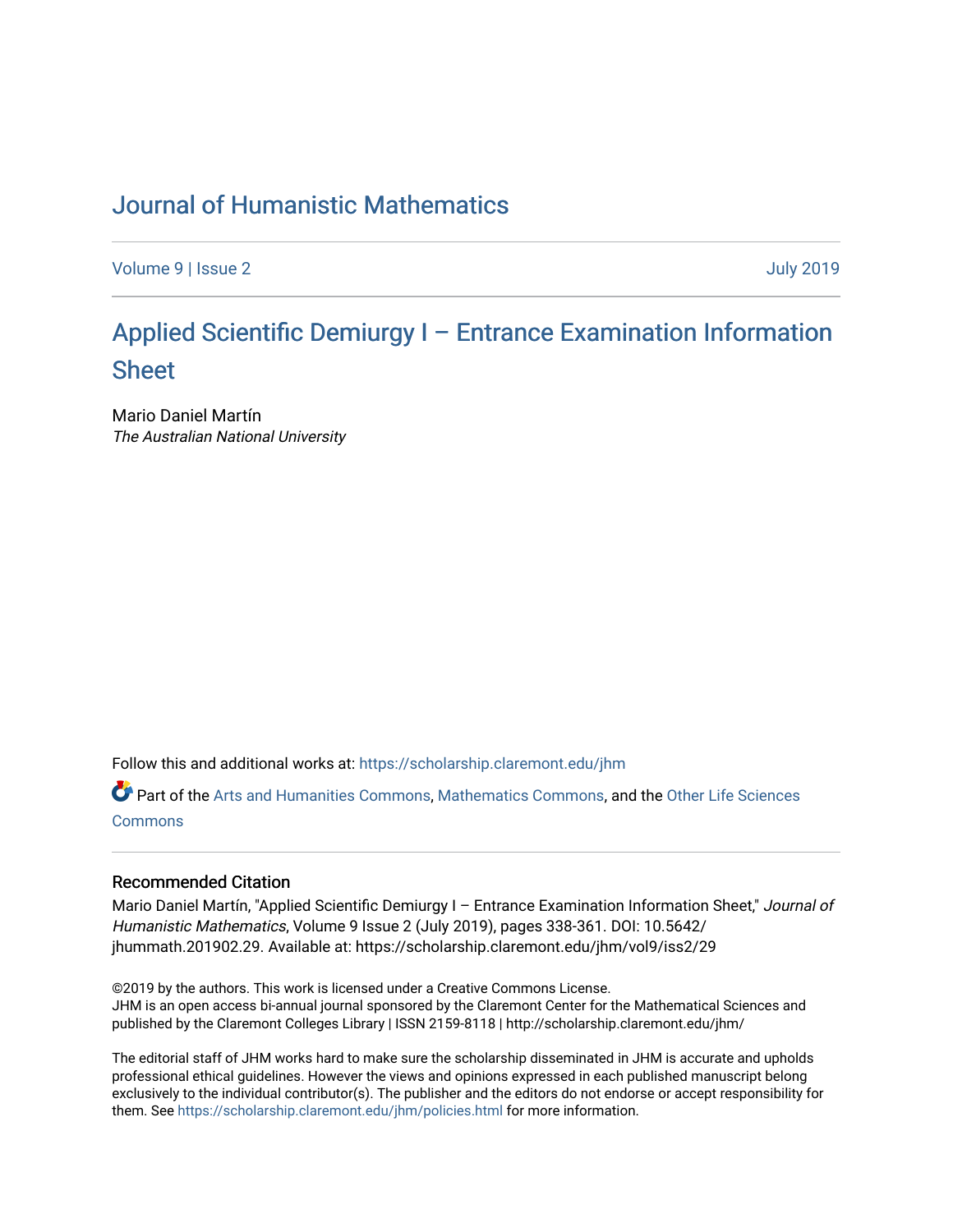## Applied Scientific Demiurgy I – Entrance Examination Information Sheet

#### Cover Page Footnote

Mario Daniel Martín is an associate professor of Spanish at the Australian National University in Canberra. In a previous life, he was a mathematician in Argentina. His latest novel, La inevitable resurrección de los cerebros de Boltzmann, was published by Ediciones Ayarmanot in Buenos Aires, and can be dowloaded at: https://www.edicionesayarmanot.com/p/la-inevitable-resurreccion-de-los.html Mario Daniel would like to acknowledge the help of Sarah St Vincent Welch and Emily Campbell, who helped him de-Spanish the English of this piece.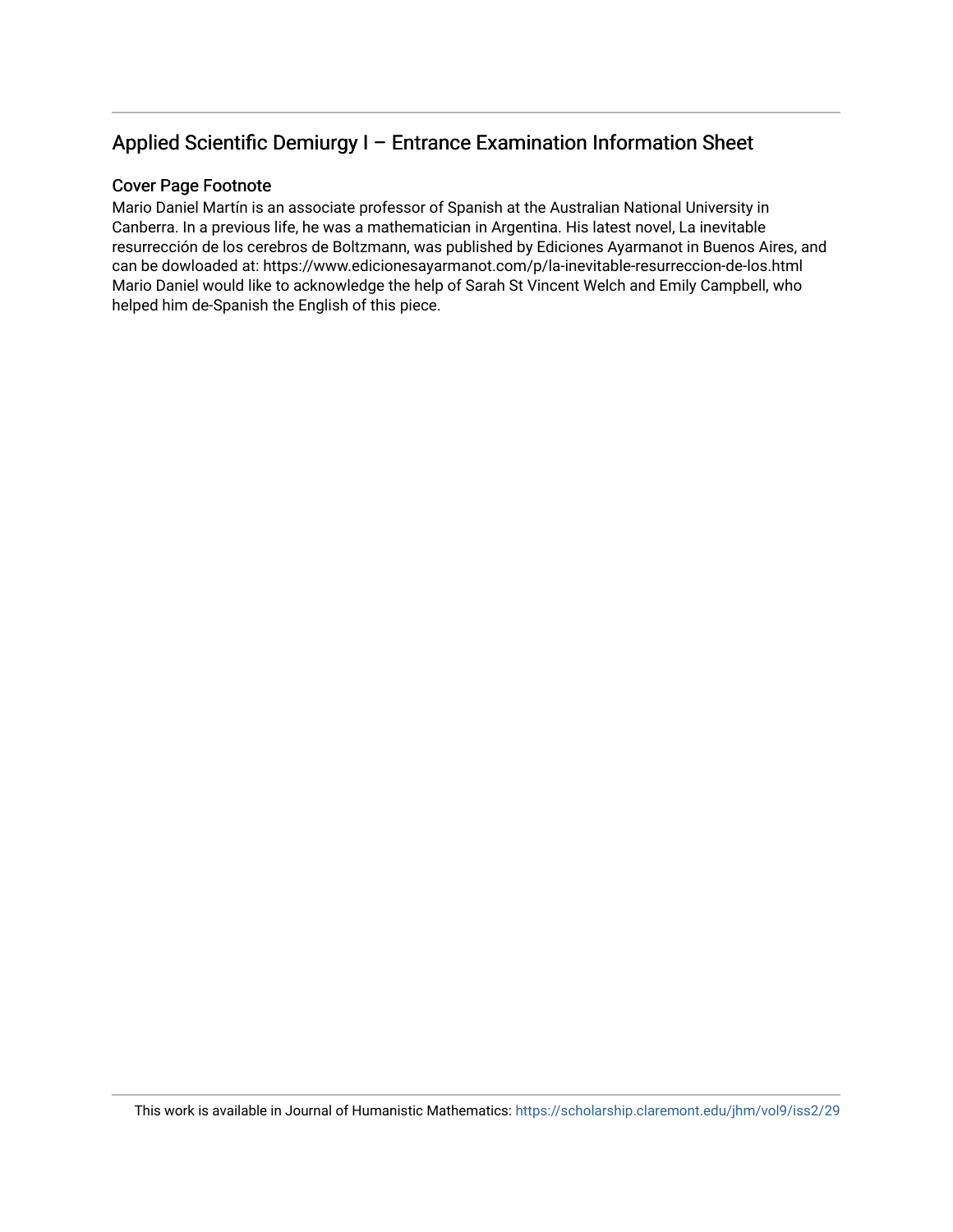# <span id="page-2-0"></span>Applied Scientific Demiurgy I Entrance Examination Information Sheet

Mario Daniel Martín

The Australian National University, Canberra, AUSTRALIA Daniel.Martin@anu.edu.au

#### Abstract

This document provides all the required information needed by aspiring demiurges to sit the entrance examination for the foundation course Applied Scientific Demiurgy I in the scientific stream of the Bachelor of Applied Demiurgy at the Topological Hyper-university of Technological Cosmology.

Keywords: Cosmology; The Mathematical Universe Hypothesis; The unreasonable effectiveness of Mathematics; Constants of Nature; Biogenesis; Demiurgy;

There exists a coherent theory of physics and mathematics that is valid and sufficiently strong and maximally describes its own validity and sufficient strength.

–Paul Benioff

Assigned Topic for the Entrance Examination: Setting up Potential Biophilic Bubbles.

Enrolment Requirements: Before attempting this examination, as well as those practical assessment items which rely on it in the first section of the course, candidates need to sign a declaration stating they will adhere to the axiom that physical reality corresponds to mathematical reality inside a derived homogenous manifold (please also see below the Minimal Multiverse Configuration Requirements section for details).

[Journal of Humanistic Mathematics](http://scholarship.claremont.edu/jhm/) Volume 9 Number 2 (July 2019)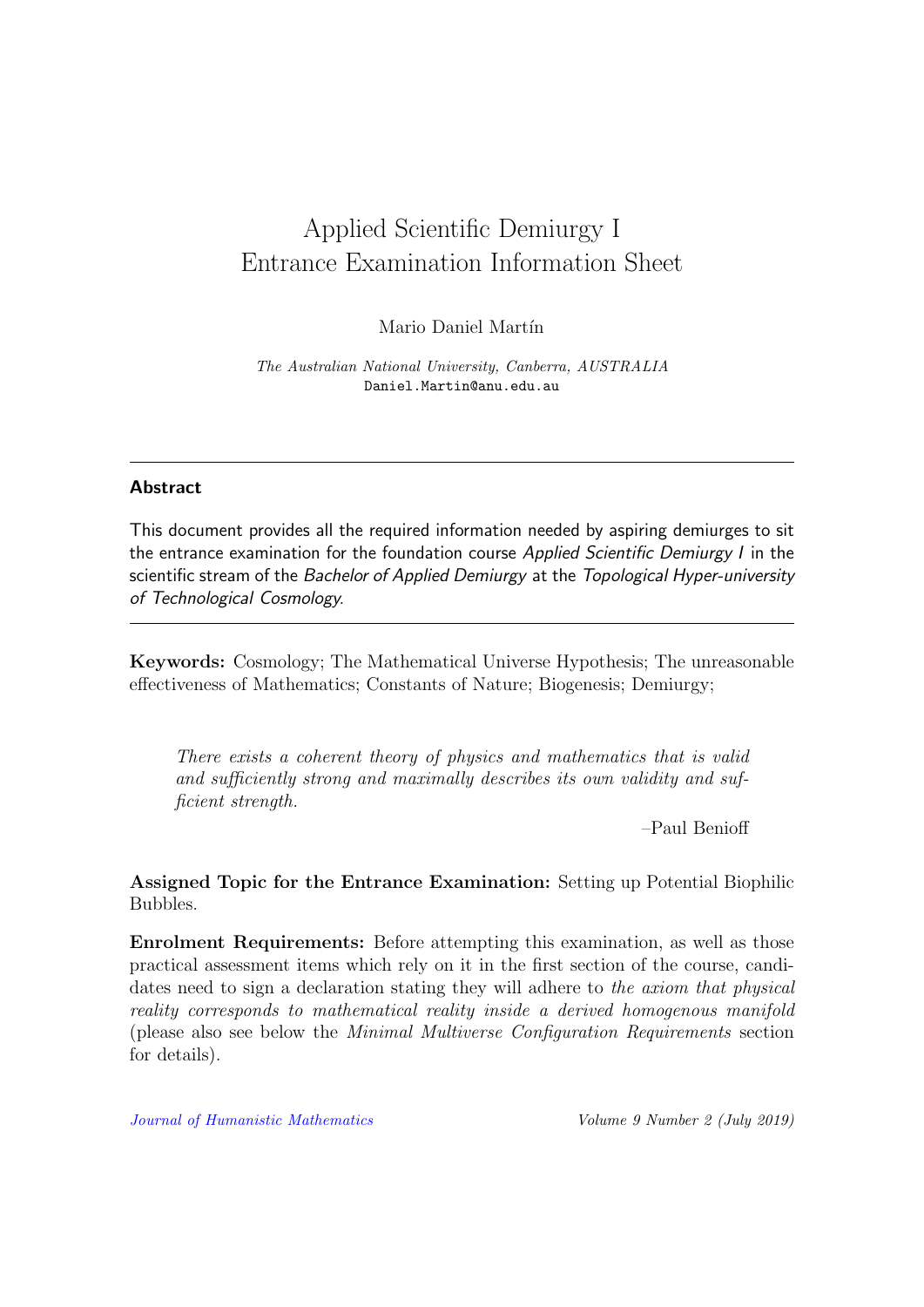Even if they have previously committed to undertake procedures respecting the panmultiverse incompleteness theorems and the metalaws of mathematical physics in previous courses, training demiurges must still sign the declaration in the examination enrolment form. This requisite is also compulsory for those candidates simultaneously enrolled in *Mythological*  $\mathcal{C}$  *Magical Demiurgy I*, or for those deputising established and registered world-building deities who wish to obtain further scientific training by completing the course. Refer to the List of Compulsory Preliminary Readings (List 1) corresponding to the applicant's base multiverse that are required before signing the enrolment form. Please also see the cautionary notes in the Appendix regarding expected outcomes and interventionist behaviour allowed in the examination and the rest of the training.

Prerequisites to sit the examination: Successful completion of *Introduction to* Demiurgy, or demonstrated previous scientific world-building practical experience.

Summary of the Entrance Examination primary content: In this practical entrance examination, the basic abilities of creating potential biophilic multiverses will be tested, using the knowledge and skills mastered in previous courses or the trainee's practical experience. The main objective will be to create a big bang event with low initial entropy to favour the spontaneous emergence of carbon or siliconbased life within an average of 2.7182 timines. Other parameters to be optimised in the resulting toy sub-universe, such as the proton/neutron weight ratio, velocity of light in the void,  $(\alpha, \alpha_q, \alpha_S, \alpha_W)$  vectors, and matter/antimatter asymmetry will also be examined. Additionally, feedback on the potential real-world applications of selfsteering multiverses (or pertinent bubbles residing in a multiverse, or sub-universes) produced in the examination will be provided to successful applicants.

Minimal Multiverse Configuration Requirement: Trainees residing in original multiverses with more than 20 dimensions, or in multiverses without quaternion time dimensions are advised to complete a functional holographic transfer to the training multiverse default frame settings before attempting this examination. For a list of permitted differential operators allowed in the default training manifolds, please refer to sub-exercise  $3-\epsilon$  of Introduction to Demiurgy, paying special attention to dS and Anti-dS spaces. Consult also the list of compulsory readings (List 2) required before sitting the examination once the entry form is accepted by the hyper-university.

Expected outcomes: On successful completion of this entrance examination, training demiurges will be able to demonstrate mastery of the following skills:

1. Identification of optimal parameter setting of weak-gravity and strong-force toy-model non-recurrent multiverses with standard inflation to create potential biophilic conditions.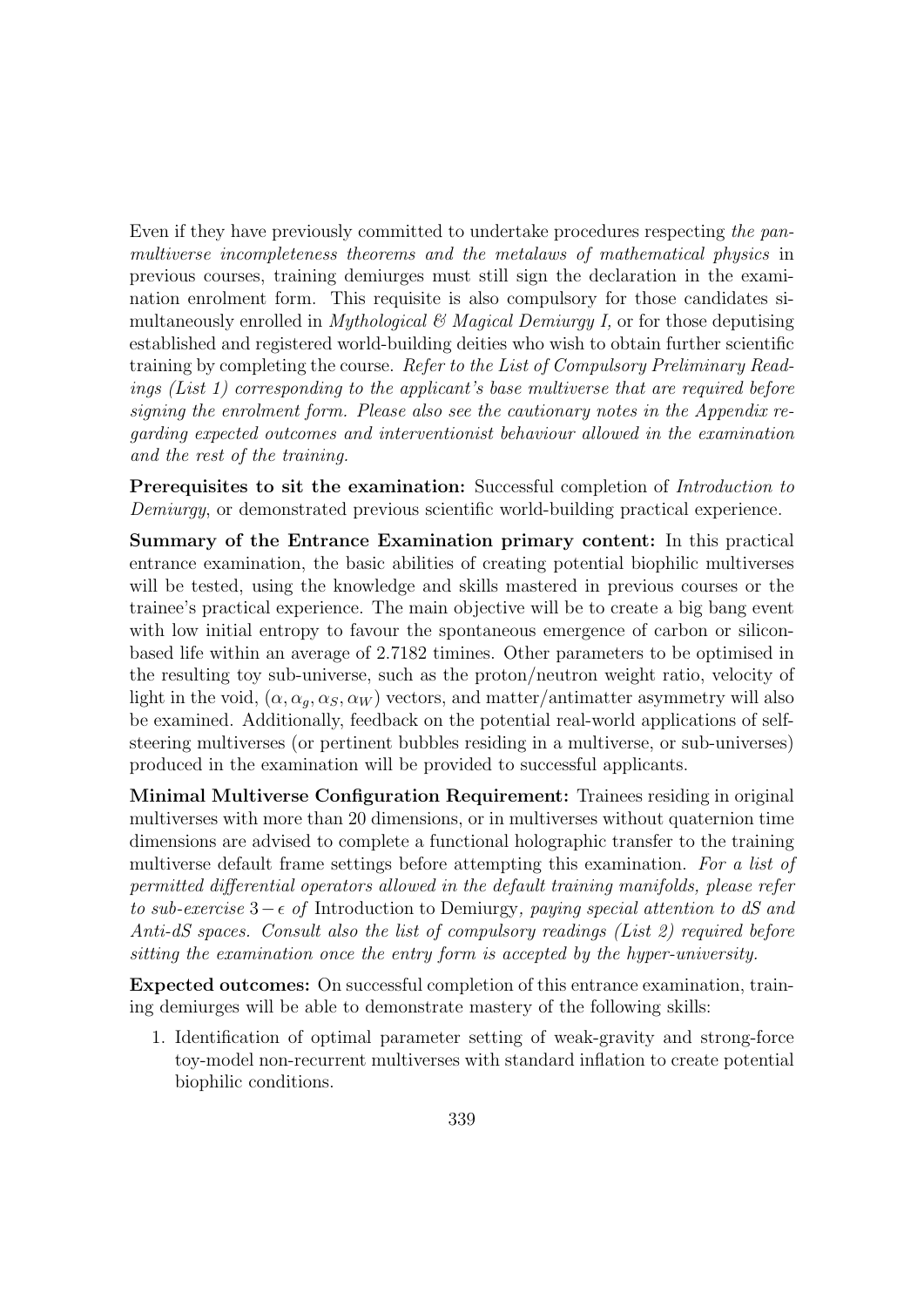- 2. Calibration of the proportion of hydrogen, helium and other chemical elements produced in early stages of big bang events derived from proto-quarks' plasmas of their choice, with the aim of obtaining an ever-expanding multiverse (or bubble) that avoids the risk of bang-crush recurrence or crippling steady-state conditions.
- 3. Setting of initial sub-multiverse  $(\alpha, \alpha_q, \alpha_S, \alpha_W)$  vectors to obtain potential biophilic conditions in bubbles with at least  $10^{80}$  baryons (or antibaryons).
- 4. Exercise independent teleological skills in a restricted cosmological nucleogenic landscape.

Hurdle Requirement Status: This is a hurdle requirement to properly enrol in the course. There are no exceptions nor positive discrimination conditions of entry to the training. Previous demiurgical practical experience will only count as a prerequisite to sit the examination for those applicants who have not completed Introduction to Demiurgy or equivalent courses at other hyper-universities. There are no appeals to the ultimate decision of the judging panel of the examination either, but multiple attempts at the examination are allowed (a maximum of 7, see below).

Obtaining at least a minimal biophilic multiverse (or bubble) in the first six successive attempts is required to progress to the actual enrolment and subsequent training, where eternal inflation and many-world techniques will be practised, based on the elementary skills demonstrated here.

Candidates who obtain an optimal biophilic multiverse (where biogenesis occurs frequently in one or more bubbles) within their first three attempts, will be fast-tracked to exercise 8-Υ, in the second section of the course, where they will be able to take a rest from the constant parametrising of initial conditions, and develop their remote administrative skills by fine-tuning a pre-existing life-populated clockwork multiverse. Those who fail to obtain a minimal biophilic multiverse by their third attempt at this entrance examination will be required to repeat/complete sub-exercises 4-e or 4-π of Introduction to Demiurgy, and wait at least 6.0221 timines before enrolling again in the examination. The requisite also applies to those who have already successfully completed these sub-exercises in the introductory course. Refer to the information sheets of Introduction to Demiurgy sub-exercises for details, and consult List 3 of the bibliography before attempting the examination for the fourth time.

As stated above, only seven attempts at the entrance examination are allowed. This normally takes place in two batches of three attempts each, separated by at least 6.0221 timines, within a total period of 23.1406 timines. A final attempt after the sixth unsuccessful trial is permitted but candidates should be aware that before their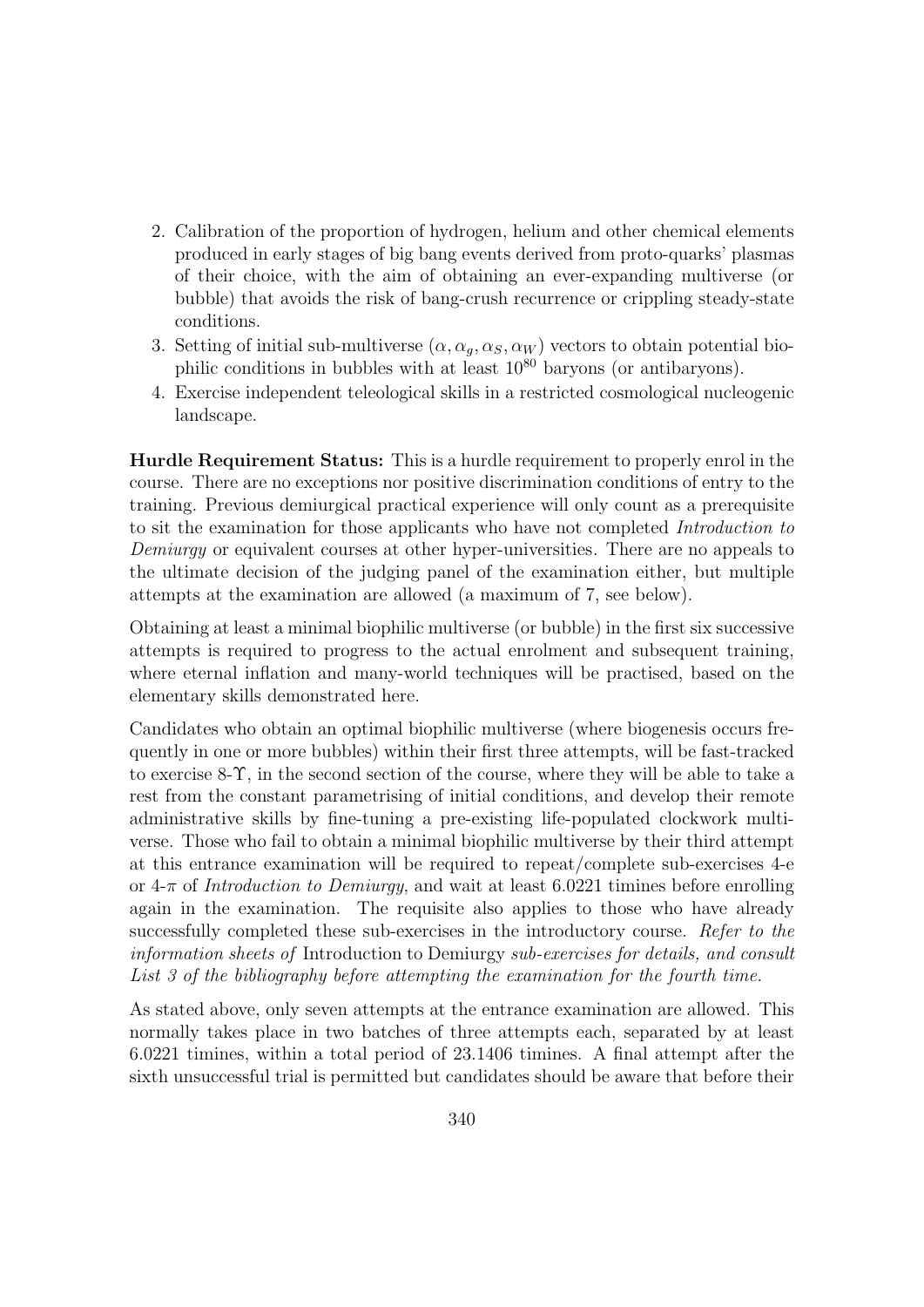final attempt they have to meet the judging panel and properly justify their reasons for persevering. Candidates who fail a seventh attempt (or whose world-building attempts last more than the total period stipulated above) are not allowed to reenrol in the exam, and there will be no exceptions. Failure to pass this examination doesn't disqualify candidates to pursue the mythological stream of the degree. Consult the Entrance Examination Information Sheet for Mythological & Magical Demiurgy I to obtain further information.

Rational and Teleological Background: In contrast to the scientific exercises in Introduction to Demiurgy, in which the number of black holes and the stabilisation of the omega parameter were not crucial for the successful completion of the scaffolded assembling procedure (or reference frames) of the bubbles, in this practical examination special care on setting the initial conditions is paramount, as the curvature of the toy multiverse produced in exam conditions needs to be flat or slightly hyperbolic to ensure a high probability of life emergence. While candidates can choose from a wide variety of dimensional configurations for the frame manifold of the exam, 3+1 space-time systems are suggested, at least in the first three attempts. This is mainly because higher dimension multiverses/bubbles containing imaginary time prevent electromagnetic waves from expanding uniformly without extensive fine-tunning, except in 17+4-systems like ours. However, trainees should be aware that experimenting with such complex designs is forbidden within the university hyper-space sphere until the successful completion of Applied Scientific Demiurgy II. Dimension certification by the judging panel is required before candidates can expand their plasma starter in each attempt at the examination. The number of time dimensions needs to be lower than the number of physical dimensions in all trials, and the Coherence of Physics, Chemistry and Mathematics axioms should be respected throughout every attempt.

Preparation and Ingredients: As in the world-building exercises sci-2-e to sci- $2-\mu$  of Introduction to Demiurgy, a  $\mu$ -mix of assorted bosoms and leptons will be used to create the primordial atomic plasma to be expanded in the initial singularity. In contrast to the case of those exercises, however, colours and flavours need to be almost balanced to avoid protons decaying into neutrons in the initial phase. It is necessary to emphasise at this point that the balance cannot be exact, because the slight irregularities contained in the initial plasma burst (before adding the inflationary dark energy) need to provide for the seeding of black holes and their surrounding galaxies. While time compression and time acceleration is allowed, this is only possible in a relativistic fashion, that is, no tachyonic shortcuts are permissible. The velocity of light should also be constant, and remain the maximum velocity of subatomic particles within the exam toy multiverse throughout the exercise.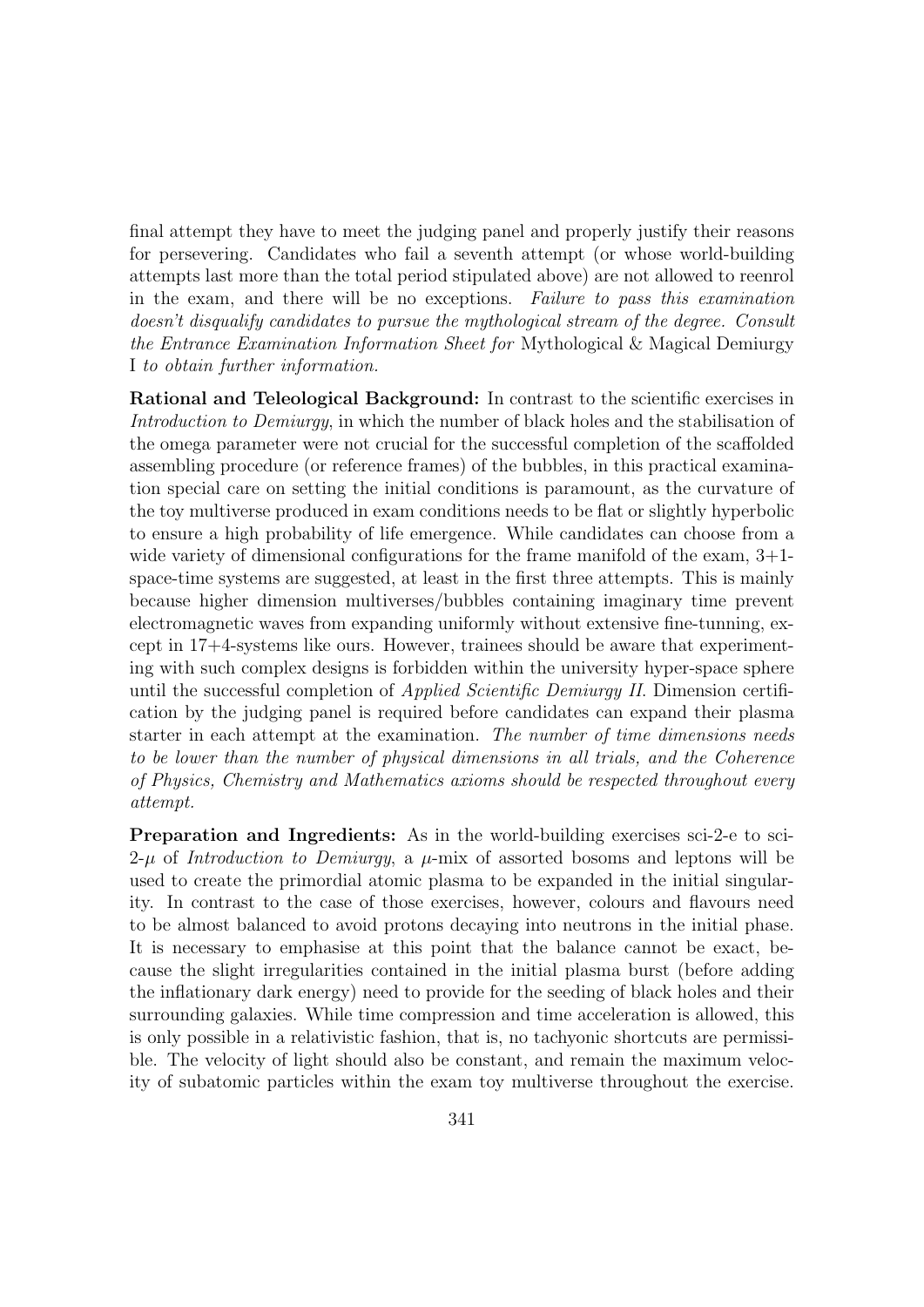As usual, the space-time itself within the multiverse can be calibrated to expand at a higher rate than the velocity of light set in the initial parametrization, but candidates should be aware that big rips in the toy multiverses/bubbles cannot be corrected during the examination.

Materials Provided: While in previous world-building exercises sci-3-Λ to sci-6-Γ of Introduction to Demiurgy training demiurges were provided with a pre-mixed kit to create the primordial singularity for their toy multiverses, in this examination they must mix their own using a variety of proto-quarks of different massines. In particular, they will have to optimise the seeding proto-dihyperions, composed of two protoquarks of each flavour, and use the knowledge acquired in previous exercises (or their practical scientific world-building experience) to avoid strangeness-changing weak interactions with Eightfold-Way symmetry violations, without resorting to introducing axion-like pseudoscalar bosons. In other words, the strong charge+parity problem must be solved generically by other means, and candidates must set those initial parameters on their own. Fine-tunning, however, is allowed. Training demiurges will be guided by the examination panel in further tunning of the parameters towards the narrow window that allows self-replicating derived entities to exist, among the wide variety of congenial multiverses that support the evolution of observers if they spawn a promising multiverse within the first six attempts at the examination. In the seventh attempt, if it eventuates, candidates will have to perform the fine-tunning on their own.

Additionally, the avoidance of sub-universes or bubbles that allow only the emergence of freak observers or disembodied brains should be attempted, parametrizing the relative massines of light proto-quarks, and the strength of the nuclear interaction after the primordial plasma cools down during the inflation procedure. Different classes of dark energy will also be provided, but demiurges need to identify which is the correct one for their seeding plasma. Trainees are free to choose if matter or anti-matter prevails in their derived multiverses.

In case gravitational irregularities eventuate, supplementary dark matter could also be added (in a non-recursive fashion). The default  $\alpha$  value satisfying  $[1/\alpha^2]$  =  $\pi^2 + 137^2$  is recommended initially, but it is the trainee's responsibility to calibrate the  $(\alpha, \alpha_{\sigma}, \alpha_{S}, \alpha_{W})$  vector accordingly. Candidates will also have to determine the optimal tensor-to-scalar ratio to create the baryon (or anti-baryon) asymmetry, as well as the coupling between the gauge field and the inflaton to flatten the potential, in order for the right type of quintessential inflation to ensue.

No ghost rule and no time-loops requirements: Candidates must ensure to maintain a minimum mass, for all self-replicating entities created during the procedure. In more technical terms, for every self-replicating shape  $D_{ij}$  such that a trace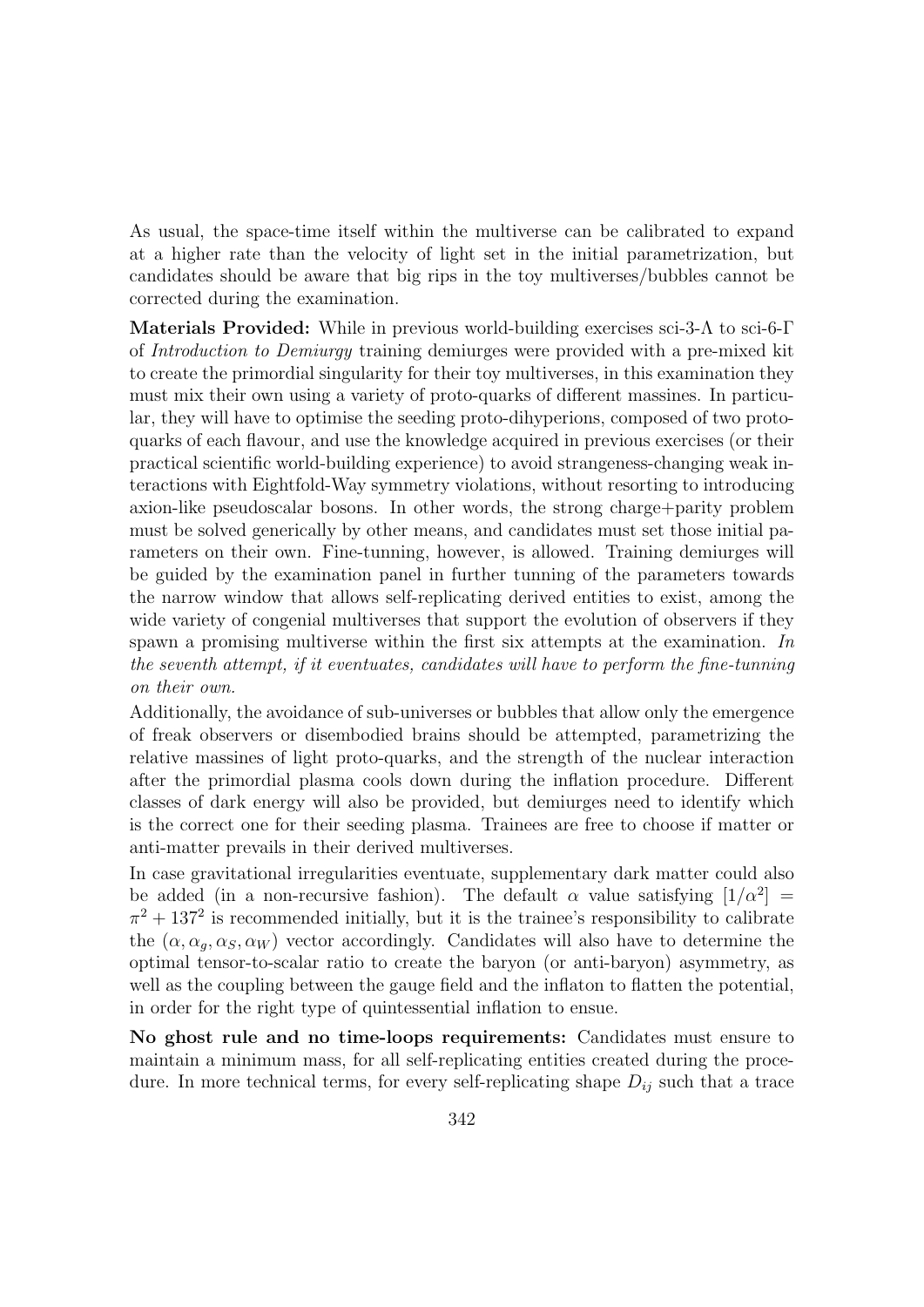$D_i = \bigcup \{D_i\}_{j(i)}$  is finite within a time  $t_j$ , and for every measure  $\mu$  used to quantify the trace mass-energy of the shape, the value of the measure must be non-zero, that is,  $\mu(D_{ij}) > 0$  must entail for almost every j in a  $t_j$  calibration; and every function  $T : S \to S$  used to calculate the time flow  $t_j$  should be measurable and not recurrent. In particular, it is expected that for the toy multiverse created during exam conditions  $t_{\text{decay}} < t_{\text{recurrence}}$ , that is, no time loops are allowed in the generated toy physics of the multiverse developed under exam conditions. No arbitrary naked singularities are permitted either, and attempts to bring self-replicating entities created in other multiverses using the holographic principle with procedures not endogenous to the developed multiverse would automatically terminate the examination and future attempts at it. The cosmic censorship conjecture must be fully respected during the exam, without recourse to higher-derivative gravity-yielding-curvature-inspired particles such as riccions, axions or tachions.

Pre-Examination Theory Attendance: As in all hurdle praxis of the degree, attendance to the pre-theoretical component of the examination is compulsory. In the obligatory theoretical introduction, a failed flat multiverse called YHWH's Rare Earth will be explored. The example will provide a practical cautionary tale to avoid the creation of multiverses where heavy chemical elements are produced in the furnace of hydrogen-helium stars which redistribute them in supernova explosions. Such a recursive setting delays life emergence by an average of 3.1416 timines, and usually runs the risk of producing ill-posed isolated self-loathing gamma-4 intelligences. While the emergence of such life-forms will qualify the applicant to enrol in the course, trainees who construct multiverses containing them will be required to complete the first section of the course using other sub-universes or bubbles with different initial world-building parameters, under the guidance of the training panel. Those applicants who have not completed *Introduction to Demiurgy* or equivalent courses in other hyper-universities will be able to familiarise themselves with the hyper-university multiverse generator after the pre-examination theoretical component. Please note that at least the knowledge of Physics, Chemistry and Mathematics of certified type II civilizations is required to operate the multiverse generator autonomously, without extra training. Any extra scientific training required from a candidate counts towards the total period of 23.1406 timines within which the examination must be successfully completed. Refer to Lists 1, 2 and 3 of the provided bibliography for expected knowledge required in the introductory pre-examination theory session.

Advance Standing: In extremely rare cases, candidates would be invited to enrol directly in *Applied Scientific Demiurgy II.* In such cases, they must demonstrate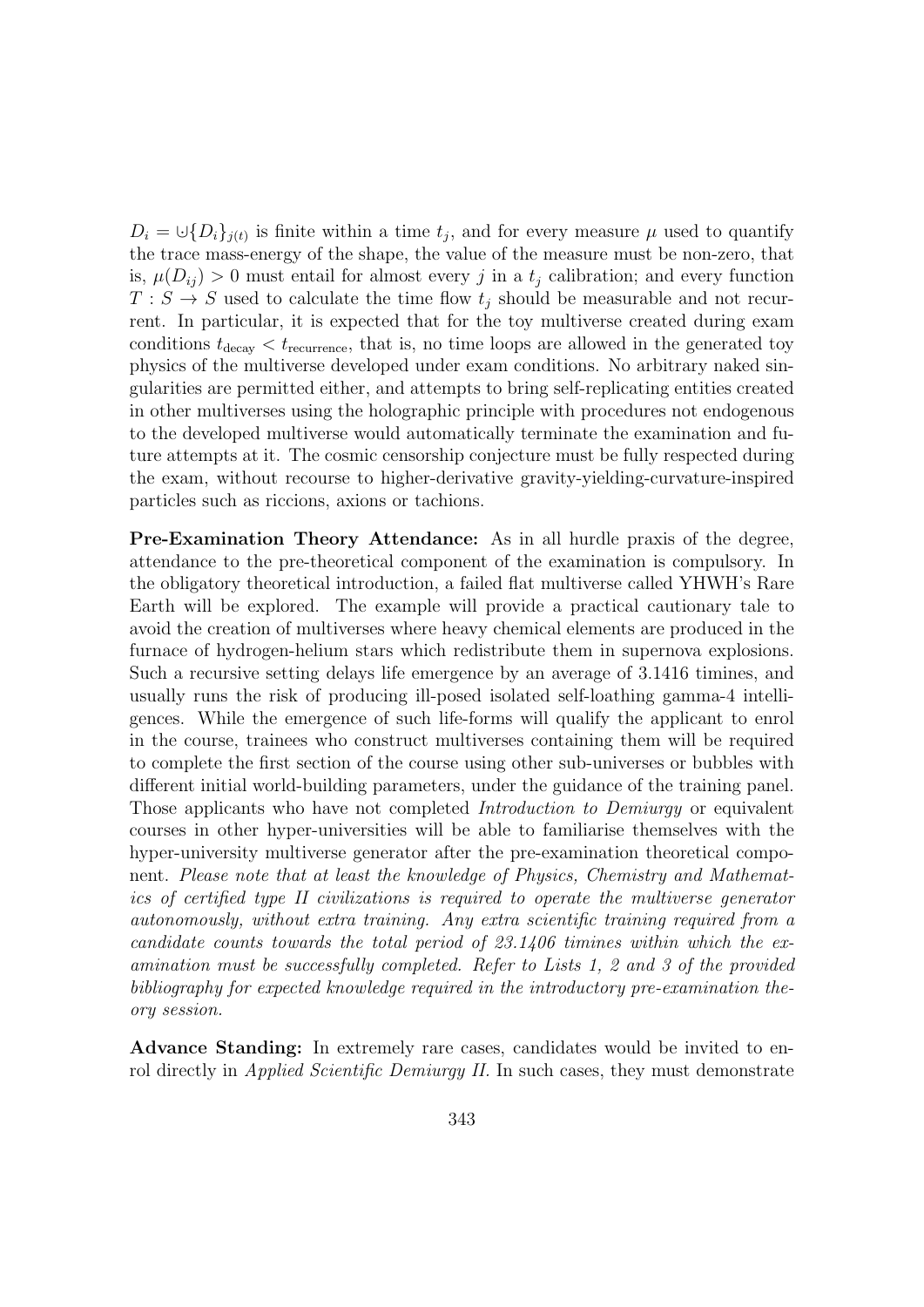that they are able to produce biophilic multiverse/bubbles without fine-tunning with at least two different parameter settings of the  $(\alpha, \alpha_q, \alpha_S, \alpha_W)$  vector, without any panel assistance. If explicitly invited, training demiurges will be required to complete a minimum of three among the following seminars before enrolling in advanced courses of the scientific stream: Steering from a distance; Auto-Kenesis: dissolving yourself into fertile vacuum energy; Set and Forget Biophilic Multiverses; Impersonal Demiurgy Revisited; Renouncing Control: emptying-out your participatory instincts; Teleological Restraint: the power of non-intervention; Letting-go of Interventionism: setting your derived creatures free to destroy themselves if this is what they are up to; and The Secrets of Non-Participatory Scientific Demiurgy. The training panel will advise candidates which are the best seminars to complete, based on their examination results.

#### Appendix. Extra Information to be familiarised with before completing the enrolment form.

Disclaimer: As explained in the general course disclaimer, the hyper-university cannot guarantee the creation of intelligent life, and even less self-aware Promethean substructures with the procedures proposed in this course, or subsequent courses in the scientific stream of the degree. The training panel can only help candidates to set the right mathematical structures from which the physical and chemical conditions for intelligent life potential emergence are probable. The hyper-university has a proud record of training graduates who scientifically generated a wide variety of gamma-9 and gamma-10 intelligences, but previous performance cannot be used to predict future success, especially in the case of candidates who are required to undertake extra scientific training.

Cautionary Note 1: Nucleobase-seeding is permitted after the third unsuccessful attempt of the exam, using a different chirality from the chemical environment. However, no interventions creating intermediate entities who in turn seed life in the exam multiverse are allowed. Trainees interested in developing deities or pantheons of divinities on which the control of the derived life is deputised to sub-demiurges, avatars or semi-gods are advised to enrol in *Mythological*  $\mathcal{B}$  *Magical Demiurgy I* instead. In particular, those trainees who have already completed courses in the mythological stream of the degree should be aware that arbitrarily collapsing the wavefunction of the derived multiverse to maximise the wellbeing of derived creatures is forbidden.

If intelligent life eventuates within 12.9064 timines of the exam procedures, we strongly recommend a non-interventionist attitude on the part of the aspiring demiurge to maintain the scientific ethos expected in this stream of the degree.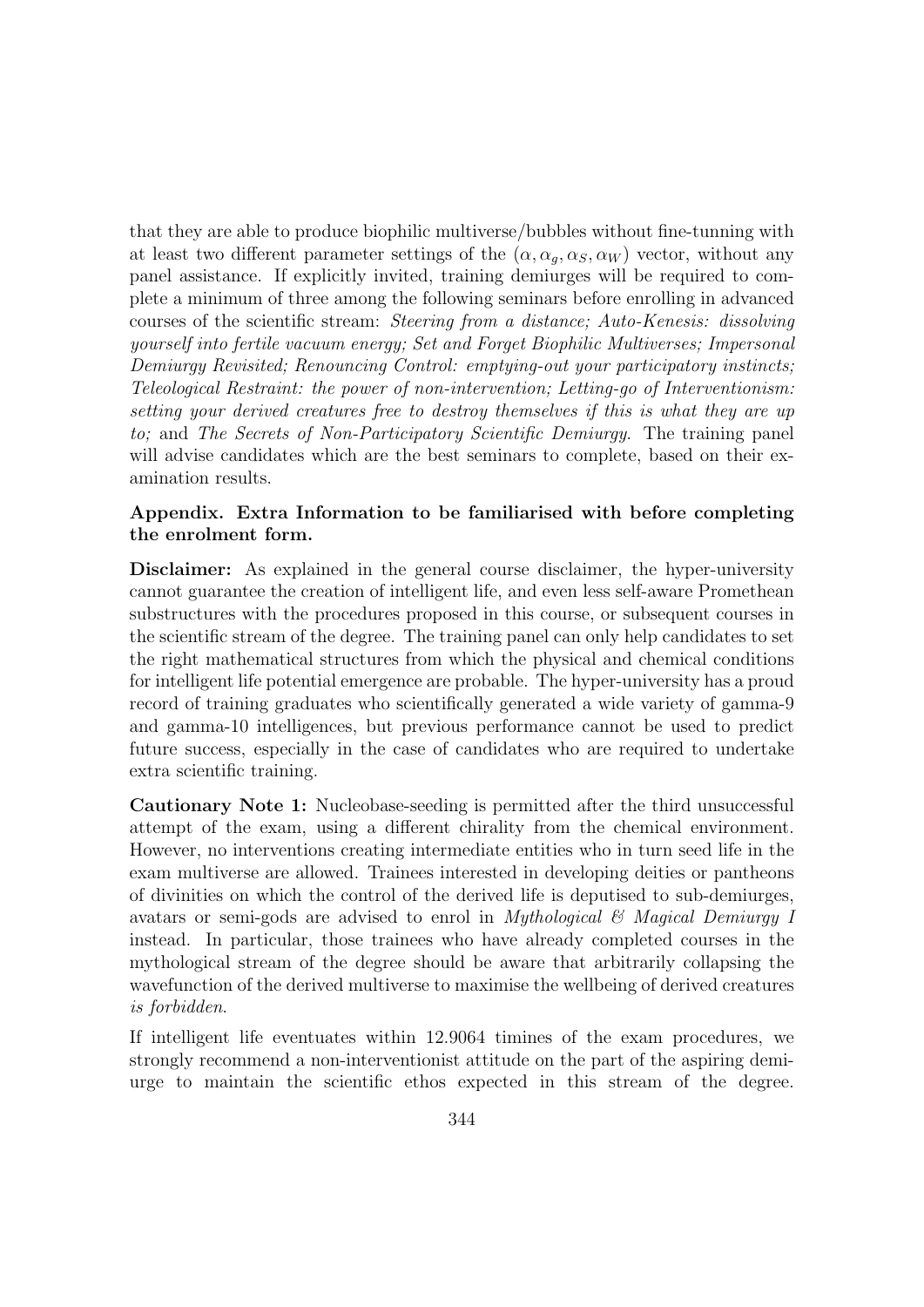A detailed explanation of the risks of close involvement with gamma-derived creatures will be provided in exercise 9- $\Omega$ , in the third section of the course, where training demiurges will revisit the YHWH's Rare Earth model, and other similar models of defective multiverse spawning processes such as the Shiva dual creation-destruction biogenesis procedure and the hermaphrodite Roog auto-insemination method. There, they will explore cases where deities who misinterpreted the doctrine of Panentheistic Immanence (a doctrine supported by the hyper-university), and did not practice the required Kenesis, became involved in the minutiae of their derived creatures. They will also be trained in the circumspect use of the parametric version of the Sorcerer's Apprentice Untheorem. Therefore, extreme caution and epistemological restraint is required.

Cautionary Note 2: All multiverses, sub-universes and time-space bubbles created by unsuccessful candidates will be crushed at the end of the entry examination. As noted above, successful candidates will be advised if they are allowed to use the exercise multiverses produced during the examination in the rest of the course. If they or their auspicing organisations want to keep them, they will have to provide the universal address of a hyper-space hosting frame within 5.2917 timines of the course completion, and sign a declaration assuring the hyper-university that any cross-multiverse cosmological effects resulting from the exam / practice multiverses (or their homologous holographic projections) will be the exclusive responsibility of the hosting frame owner. It is also forbidden for these multiverses (or any other multiverse created with the hyper-university world generator) to be transferred to other training meta-spaces without the express consent of the hyper-university.

Type IV civilization leaders who plan to use this training to qualify as type V civilization self-emptied entities and want to use course materials in their hyper-space hosting frames for proselytising purposes must assure the training panel that their frames contain enough room for the subsequent manipulation of the multiverses/bubbles created in the examination (or subsequent training). This last requisite is especially important if, after completion of the course, they plan to allow the many-world interpretation of quantum mechanics in the ensuing parametrization of the inflation set and gauge tools on derived toy multiverses created in the hyper-university or if they want to use them as a base for eternal inflation procedures. More information on these restrictions will be provided in sub-exercise  $6-\infty$ , in the first section of the training of this course.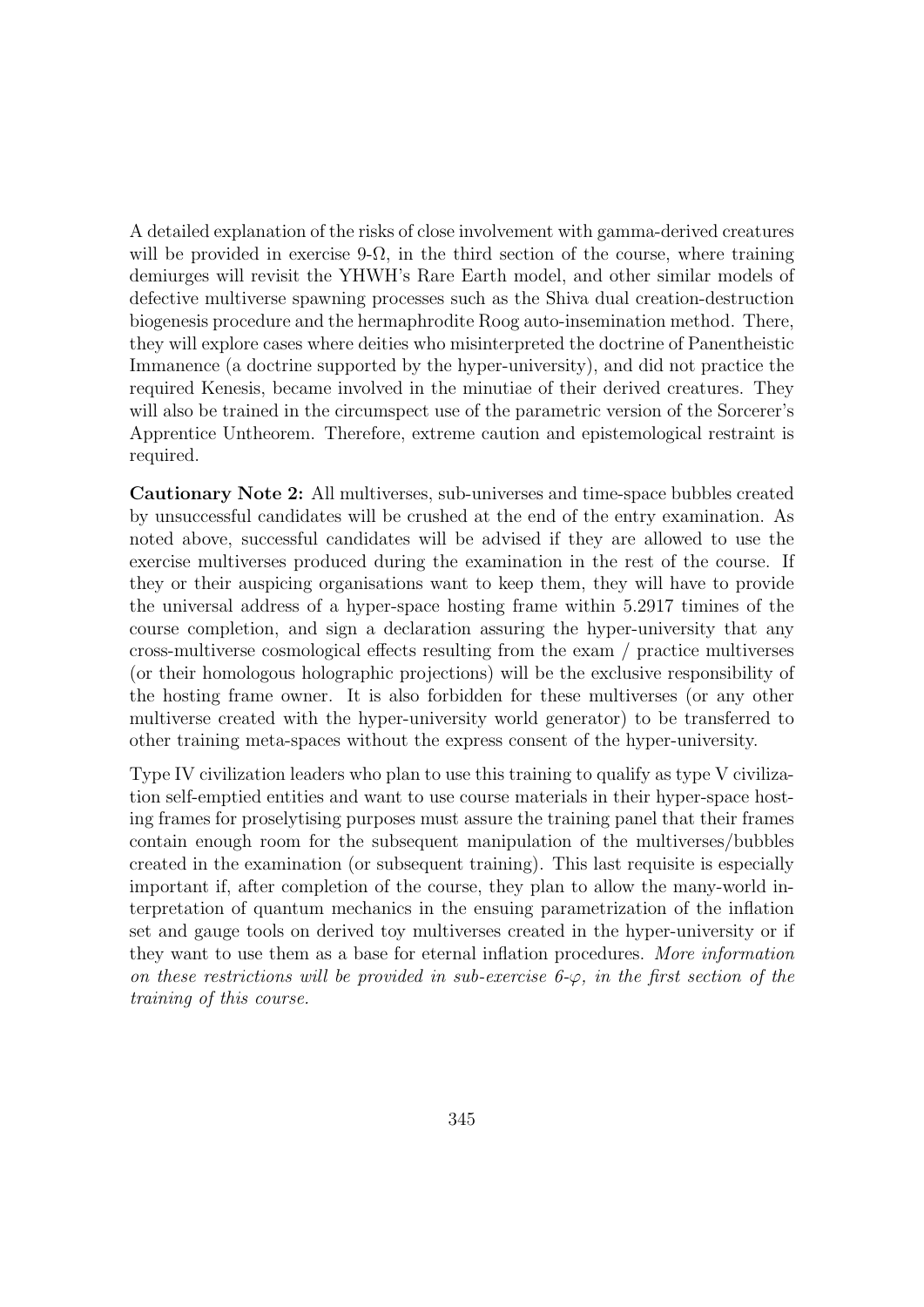## Preliminary readings available in your base multiverse or spatiotemporal  $b$ ubble.<sup>[1](#page-2-0)</sup>

Reading activities are required before completing the enrolment form, and the preexamination theory session. A list of additional readings is also available at the end of the document.

### List 1. Compulsory preliminary readings required before completing the enrollment form.

These are essential readings on the connexion between Mathematics and Physics / Chemistry. They represent the presupposed knowledge expected before signing the declarations that applicants must follow in the scientific stream of the degree. Candidates can also find self-assessment forms that will facilitate their personal monitoring of their own learning process and preparedness in the hyper-university examination information space. The amount of time estimated for the reading activities varies between 0.7297 and 1.6726 timines, depending on the candidate previous experience and whether or not the training demiurge has completed Introduction to Demiurgy before enrolment.

1. John D. Barrow, The Book of Universes: Exploring the Limits of the Cosmos, W. W. Norton, New York, 2012.

2. Christian Beck, "Axiomatic approach to the cosmological constant," Physica A: Statistical Mechanics and its Applications, Volume 388 Number 17 (2009), pages 3384-3390.

3. Paul Benioff, "Towards a coherent theory of physics and mathematics," Foundations of Physics, Volume 32 Number 7 (2002), pages 989-1029.

4. Paul Benioff, "Towards a coherent theory of physics and mathematics: The theory–experiment connection," Foundations of Physics, Volume 35 Number 11 (2005), pages 1825-1856.

5. Antonio N. Bernal, Miguel Sánchez and Francisco José Soler Gil, "Physics from scratch. Letter on M. Tegmark's 'The Mathematical Universe'," arxiv.org preprint (2008), available at <https://arxiv.org/abs/0803.0944>, accessed on July 12, 2018.

<sup>1</sup>Please note that these lists are automatically generated. If they don't correspond to your spatiotemporal coordinates, please thelephat immediately your relativistically closer algorithmic overlord.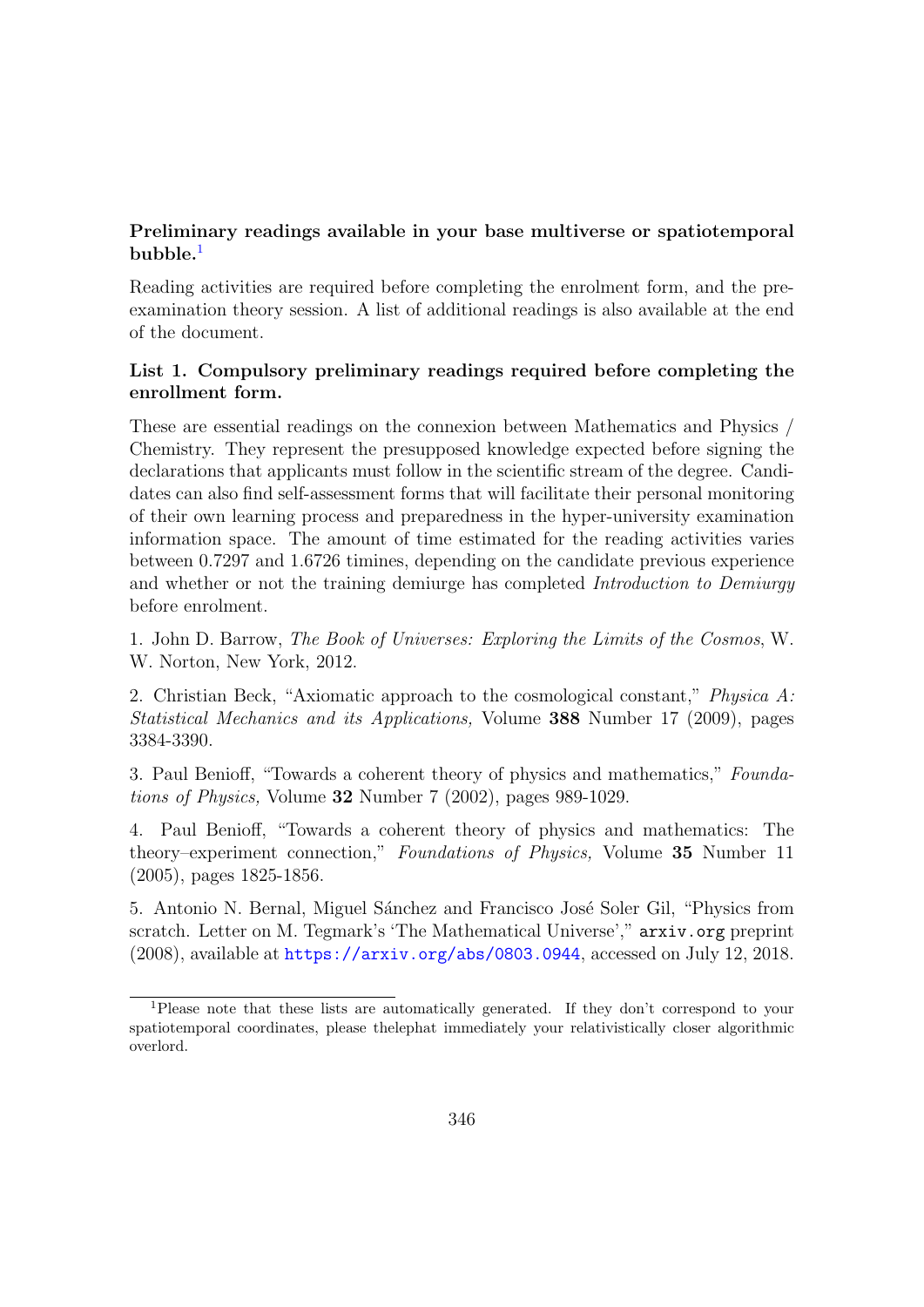6. Chris Clarkson, George Ellis, Julien Larena, and Obinna Umeh, "Does the growth of structure affect our dynamical models of the universe? The averaging, backreaction, and fitting problems in cosmology," Reports on Progress in Physics, Volume 74 Number 11 (2011), 112901.

7. Charles S. Cockell, "The laws of life," Physics Today, Volume 70 Number 3 (2017), pages 42-48.

8. Brian Cox, Robin Ince and Alexandra Feachem, How to build a universe. Part 1, William Collins, London, 2017.

9. George F. R. Ellis, "Cosmology and local physics," New Astronomy Reviews, Volume 46 Number 11 (2002), pages 645-657.

10. Jeremy L. England, "Statistical physics of self-replication," The Journal of Chemical Physics, Volume 139 Number 12 (2013), 121923.

11. Evgeny Epelbaum, Hermann Krebs, Timo A. Lähde, Dean Lee, and Ulf-G. Meißner, "Dependence of the triple-alpha process on the fundamental constants of nature," *The European Physical Journal A*, Volume 49 Number 7 (2013), pages 1-15.

12. Peter H. Fisher, and Richard H. Price, "The toy model: Understanding the early universe," *American Journal of Physics*, Volume 86 Number 4 (2018), pages 290-292.

13. O. Godart, and M. Heller, "Approach to scientific cosmology," Astronomy Quarterly, Volume 4 Number 14 (1982), pages 53-63.

14. H. F. M. Goenner, "What kind of science is cosmology?" Annalen der Physik, Volume 522 Number 6 (2010), pages 389-418.

15. Brian Greene, The Fabric of the Cosmos: Space, Time, and the Texture of Reality, A A Knopf, New York, 2004.

16. Alan H. Guth, "Eternal inflation and its implications," Journal of Physics A: Mathematical and Theoretical, Volume 40 Number 25 (2007), pages 6811-6826.

17. Colin Hamlin, "Towards a theory of universes: Structure theory and the mathematical universe hypothesis," Synthese, Volume 194 Number 2 (2017), pages 571- 591.

18. Edward Robert Harrison, Cosmology: The Science of the Universe, Cambridge University Press, Cambridge, 1981.

19. S. W. Hawking, and Leonard Mlodinow, The Grand Design, Bantam, London, 2010.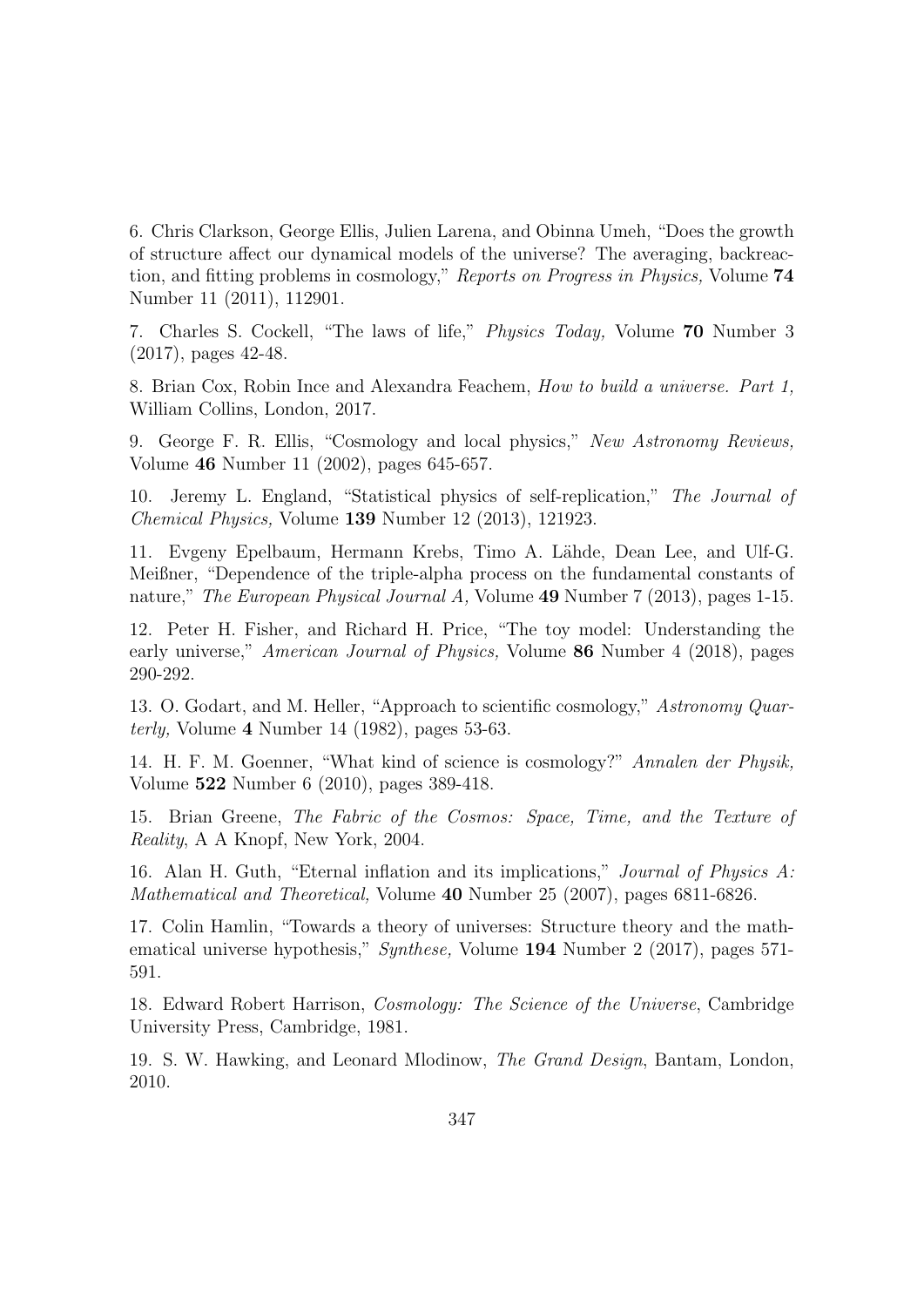20. Michał Heller, Theoretical Foundations of Cosmology: Introduction to the Global Structure of Space-Time, World Scientific Publishers, Singapore, 1992.

21. Norriss S. Hetherington, Encyclopedia of Cosmology: Historical, Philosophical, and Scientific Foundations of Modern Cosmology, Volume 1250, Garland Publishers, New York, 1993.

22. Nobuyoshi Komatsu, and Shigeo Kimura, "Evolution of the universe in entropic cosmologies via different formulations," Physical Review D, Volume 89 Number 12 (2014), 123501.

23. Jeffrey Koperski, "Should we care about fine-tuning?" The British Journal for the Philosophy of Science, Volume 56 Number 2 (2005), pages 303-319.

24. M. Křížek, and L. Somer, "Excessive extrapolations in cosmology," *Gravitation* and Cosmology, Volume 22 Number 3 (2016), pages 270-280.

25. Andrei Linde, "Creation of a compact topologically nontrivial inflationary universe," Journal of Cosmology and Astroparticle Physics, Volume 2004 Number 10 (2004), 004.

26. Gaurang Mahajan, and T. Padmanabhan, "Particle creation, classicality and related issues in quantum field theory: I. Formalism and toy Models," General Relativity and Gravitation, Volume 40 Number 4 (2008), pages 661-708.

27. Chiara Marletto, "Constructor theory of life," Journal of the Royal Society, Interface, Volume 12 Number 104 (2015), pages 20141226-20141226.

28. Robert Matthews, "Spoiling a universal 'fudge factor'," Science, Volume 265 Number 5173 (1994), pages 740-741.

29. Emily Meller, "How to build a universe," The Lifted Brow, Volume 6 Number 30 (2015), pages 27-29.

30. Milton K. Munitz, "Scientific method in cosmology," Philosophy of Science, Volume 19 Number 2 (1952), pages 108-130.

31. Robert T. Nachtrieb, and Howard C. Berg, "Create life from scratch? It's a matter of time," *Physics Today*, Volume 53 Number 8 (2000), 11.

32. Roger Penrose, "Mathematics of the universe," Nature, Volume 249 Number 5457 (1974), pages 597-598.

33. Roger Penrose, The Road to Reality: A Complete Guide to the Laws of the Universe, Jonathan Cape, London, 2004.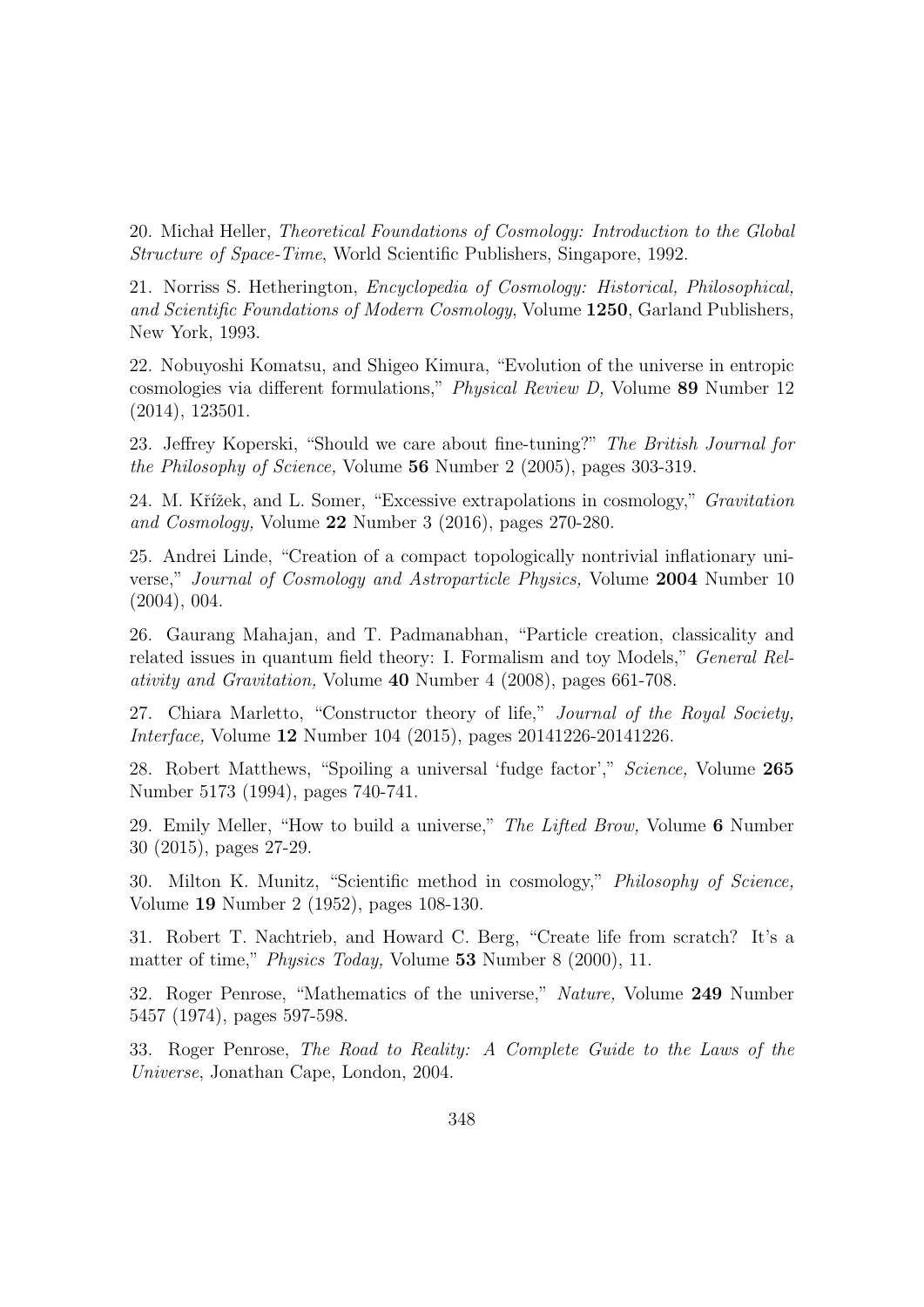34. Martin J. Rees, Just Six Numbers: The Deep Forces that Shape the Universe, Basic Books, New York, 2001.

35. Seth Roberts, "The unreasonable effectiveness of my self-experimentation," Medical Hypotheses, Volume 75 Number 6 (2010), pages 482-489.

36. A. Sornborger, and M. Parry, "Pattern formation in the early universe," Physical Review D, Volume 62 Number 8 (2000), 083511.

37. Sherman K. Stein, Mathematics: The Man-Made Universe; an Introduction to the Spirit of Mathematics, W. H. Freeman, San Francisco, 1963.

38. Leonard Susskind, and George Hrabovsky, The Theoretical Minimum: What You Need to Know to Start Doing Physics, Basic Books, New York, 2013.

39. Max Tegmark, Our Mathematical Universe: My Quest for the Ultimate Nature of Reality, Alfred A. Knopf, New York, 2014.

40. Sanil Unnikrishnan, Varun Sahni, and Aleksey Toporensky, "Refining inflation using non-canonical scalars," Journal of Cosmology and Astroparticle Physics, Volume 2012 Number 8 (2012), 018.

41. Sara Imari Walker, and Paul C. W. Davies, "The algorithmic origins of life," Journal of the Royal Society, Interface, Volume 10 Number 79 (2013), 20120869.

42. Mehdi Yazdanpanah, "Starting from scratch," Physics World, Volume 25 Number 11 (2012), pages 60-61.

#### List 2. Compulsory preliminary readings once the examination application is accepted by the university.

These items will facilitate informed discussion of relevant topics related to this examination in the pre-examination theory session. The amount of time estimated for the reading activities before the pre-examination theory session is 6.6741 timines. It is hoped that candidates will enjoy these readings while gaining perspective on the topics covered in the examination.

43. Anthony Aguirre, and Max Tegmark, "Multiple universes, cosmic coincidences, and other dark matters," Journal of Cosmology and Astroparticle Physics, Volume 2005 Number 1 (2005), 003.

44. Satadru Bag, Varun Sahni, Yuri Shtanov, and Sanil Unnikrishnan, "Emergent cosmology revisited," Journal of Cosmology and Astroparticle Physics, Volume 2014 Number 7 (2014), 034.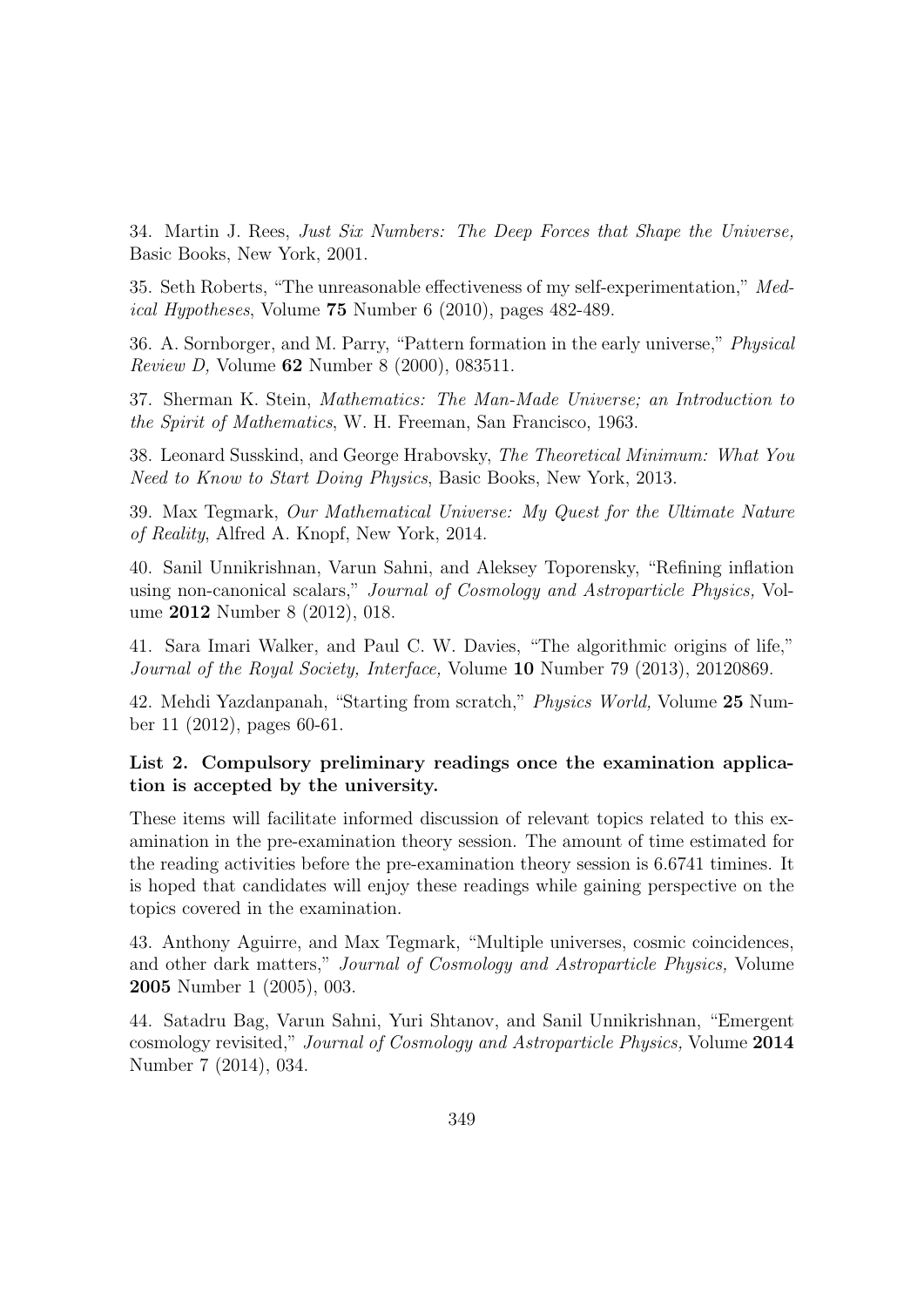45. L. Balart, S. del Campo, R. Herrera, and P. Labraña, "Closed inflationary universe with tachyonic field," The European Physical Journal C, Volume 51 Number 1 (2007), pages 185-192.

46. Soumya Banerjee, "A roadmap for a computational theory of the value of information in origin of life questions," Interdisciplinary Description of Complex Systems, Volume 14 Number 3 (2016), pages 314-321.

47. John D. Barrow, The Constants of Nature: From Alpha to Omega, Vintage, London, 2003.

48. John D. Barrow, "Cosmological bounds on spatial variations of physical constants," Physical Review D, Volume 71 Number 8 (2005), 083520.

49. John D. Barrow, "Varieties of expanding universe," Classical and Quantum Gravity, Volume 13 Number 11 (1996), pages 2965-2975.

50. John D. Barrow, and Timothy Clifton, "Exact cosmological solutions of scaleinvariant gravity theories," Classical and Quantum Gravity, Volume 23 Number 1 (2006), pages L1-L6.

51. John D. Barrow, and Alexander A. H. Graham, "General dynamics of varyingalpha universes," Physical Review D, Volume 88 Number 10 (2013), 103513.

52. A. Basbøll, M. Hindmarsh, and D. R. T. Jones, "Anomaly mediation and cosmology," *Journal of High Energy Physics*, Volume 2011 Number 6 (2011), pages 1-30.

53. Spyros Basilakos, Andronikos Paliathanasis, John D. Barrow, and G. Papagiannopoulos, "Cosmological singularities and analytical solutions in varying vacuum cosmologies," The European Physical Journal C, Volume 78 Number 8 (2018), pages 1-13.

54. Gérard Battail, "An answer to Schrödinger's What is Life?" *Biosemiotics*, Volume 4 Number 1 (2011), pages 55-67.

55. Paul Benioff, "Space and time dependent scaling of numbers in mathematical structures: Effects on physical and geometric quantities," Quantum Information Processing, Volume 15 Number 3 (2016), pages 1081-1102.

56. Antonio N. Bernal, Miguel P. López, and Miguel Sánchez, "Fundamental units of length and time," Foundations of Physics, Volume 32 Number 1 (2002), pages 77-108.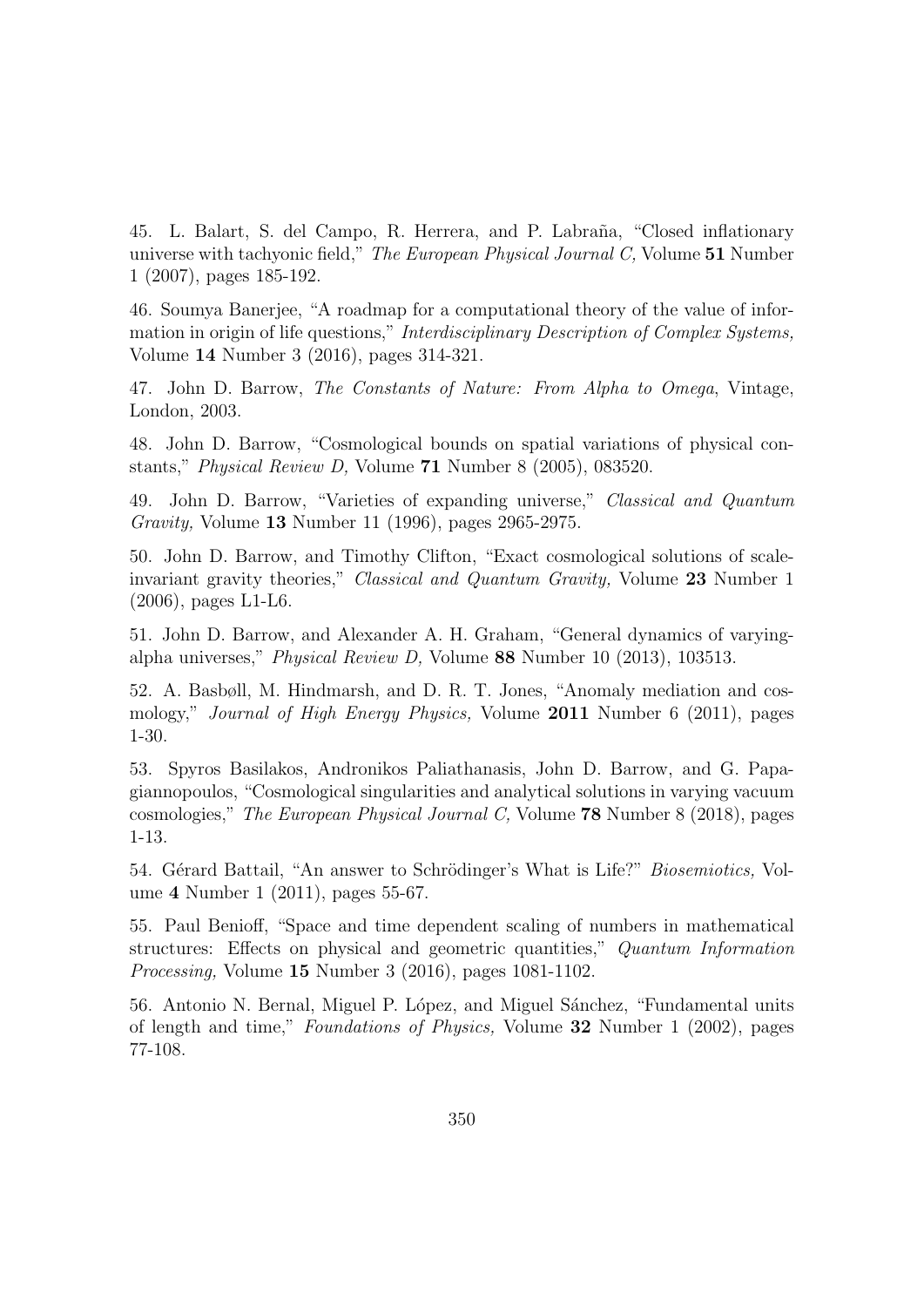57. Antonio N. Bernal, and Miguel Sánchez, "Leibnizian, Galilean and Newtonian structures of space–time," Journal of Mathematical Physics, Volume 44 Number 3 (2003), pages 1129-1149.

58. J. A. Bittencourt, Fundamentals of Plasma Physics, Pergamon Press, New York, 1986.

59. Jose J. Blanco-Pillado, Handhika S. Ramadhan, and Benjamin Shlaer, "Bubbles from nothing," *Journal of Cosmology and Astroparticle Physics*, Volume 2012 Number 1 (2012), pages 45-67.

60. A. Bonanno, and F. Saueressig, "Asymptotically safe cosmology – a status report," Comptes Rendus Physique, Volume 18 Number 3-4 (2017), pages 254-264.

61. Iver Brevik, "Brane viscous cosmology in the plasma era," Astrophysics and Space Science, Volume 355 Number 1 (2015), pages 179-185.

62. I. Brevik, V. V. Obukhov, and A. V. Timoshkin, "Cosmological models coupled with dark matter in a dissipative universe," Astrophysics and Space Science, Volume 359 Number 1 (2015), pages 1-6.

63. R. Budic, and R. K. Sachs, "Causal boundaries for general relativistic spacetimes," Journal of Mathematical Physics, Volume 15 Number 8 (1974), pages 1302- 1309.

64. Sean M. Carroll, "Why Boltzmann brains are bad," arxiv.org preprint (2017), available at <https://arxiv.org/abs/1702.00850>, accessed September 18, 2018.

65. Ali H. Chamseddine, Viatcheslav Mukhanov, and Alexander Vikman, "Cosmology with mimetic matter," Journal of Cosmology and Astroparticle Physics, Volume 2014 Number 6 (2014), pages 17-28.

66. Gao Chang-Jun, and Shen You-Gen, "Toy model for eternal expanding universe driven by quintessence," Chinese Physics Letters, Volume 20 Number 9 (2003), pages 1656-1658.

67. Marina Cortês, and Lee Smolin, "The universe as a process of unique events," Physical Review D, Volume 90 Number 8 (2014), 084007.

68. Ruben Curbelo, Tame Gonzalez, Genly León, and Israel Quiros, "Interacting phantom energy and avoidance of the big rip singularity," Classical and Quantum Gravity, Volume 23 Number 5 (2006), pages 1585-1601.

69. Paul C. W. Davies, The Goldilocks Enigma: Why Is the Universe Just Right for Life? London, Allen Lane, 2006.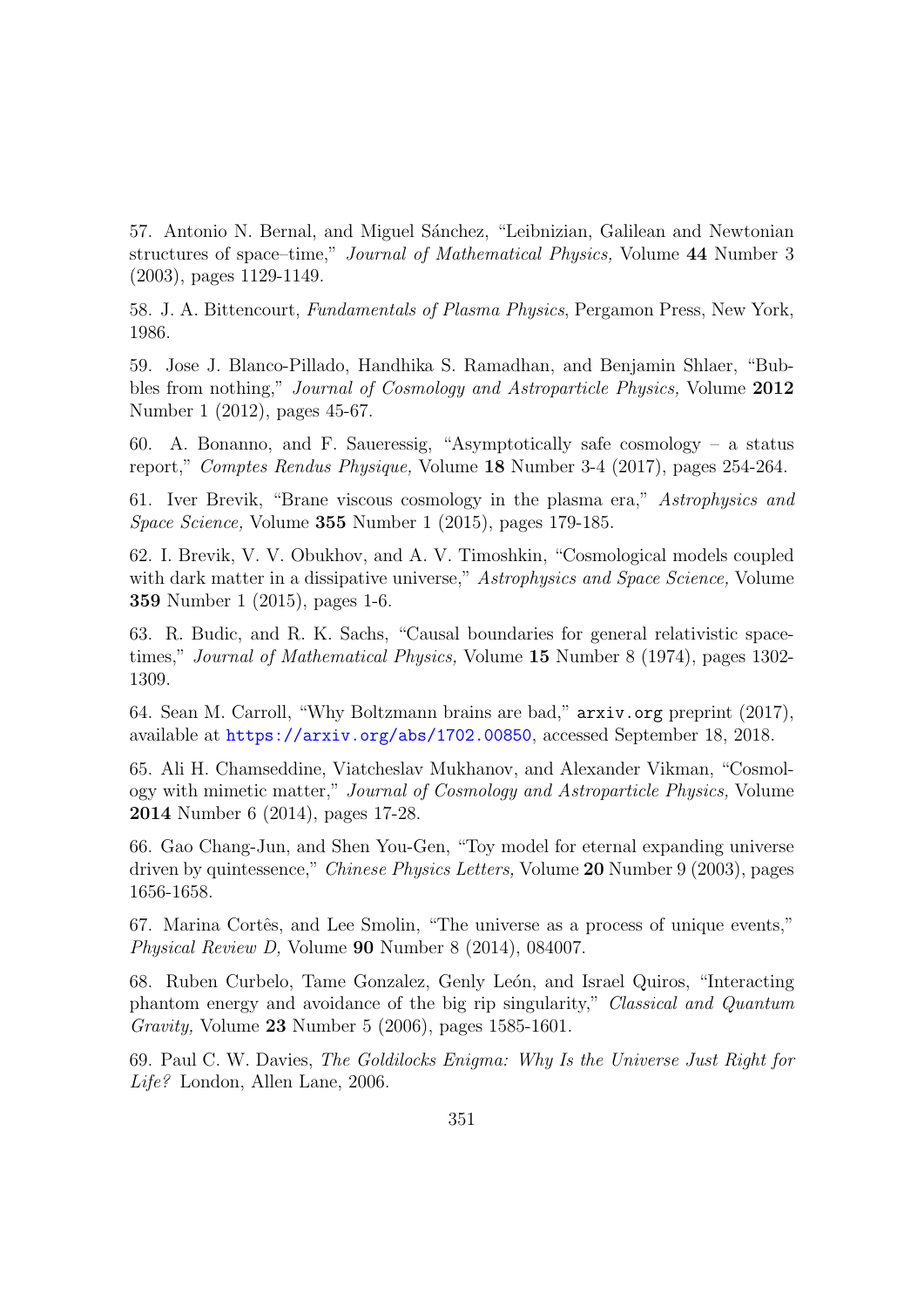70. Paul C. W. Davies, "How bio-friendly is the universe?" International Journal of Astrobiology, Volume 2 Number 2 (2003), pages 115-120.

71. G. De Magistris, and D. Marenduzzo, "An introduction to the physics of active matter," Physica A: Statistical Mechanics and its Applications, Volume  $418$  (2015), pages 65-77.

72. Lisa Dyson, Matthew Kleban, and Leonard Susskind, "Disturbing implications of a cosmological constant," Journal of High Energy Physics, Volume 2002 Number 10 (2002), 011.

73. G. F. R. Ellis, U. Kirchner, and W. R. Stoeger, "Multiverses and physical cosmology," Monthly Notices of the Royal Astronomical Society, Volume 347 Number 3 (2004), pages 921-936.

74. Rami Ahmad El-Nabulsi, "Fractional action cosmology with variable order parameter," International Journal of Theoretical Physics, Volume 56 Number 4 (2017), pages 1159-1182.

75. Harold Fellermann, and Ricard V. Solé, "Minimal model of self-replicating nanocells: A physically embodied information-free scenario," *Philosophical Transac*tions of the Royal Society B: Biological Sciences, Volume 362 Number 1486 (2007), pages 1803-1811.

76. L. Fernández-Jambrina, and Ruth Lazkoz, "Classification of cosmological milestones," Physical Review D, Volume 74 Number 6 (2006), 064030.

77. Sergio Ferrara, Renata Kallosh, and Andrei Linde, "Cosmology with nilpotent superfields," *Journal of High Energy Physics*, Volume 2014 Number 10 (2014), 143.

78. J. L. Flores, J. Herrera, and M. Sánchez, "Isocausal spacetimes may have different causal boundaries," Classical and Quantum Gravity, Volume 28 Number 17 (2011), 175016.

79. Alfonso García-Parrado, and José M. M. Senovilla, "Causal symmetries," Classical and Quantum Gravity, Volume 20 Number 9 (2003), pages L139-L146.

80. Dylan Gault, Contemporary Cosmology as a Case Study in Scientific Methodology, PhD dissertation, University of Western Ontario, 2009.

81. Carl H. Gibson, Rudolph E. Schild, and N. Chandra Wickramasinghe, "The origin of life from primordial planets," International Journal of Astrobiology, Volume 10 Number 2 (2011), pages 83-98.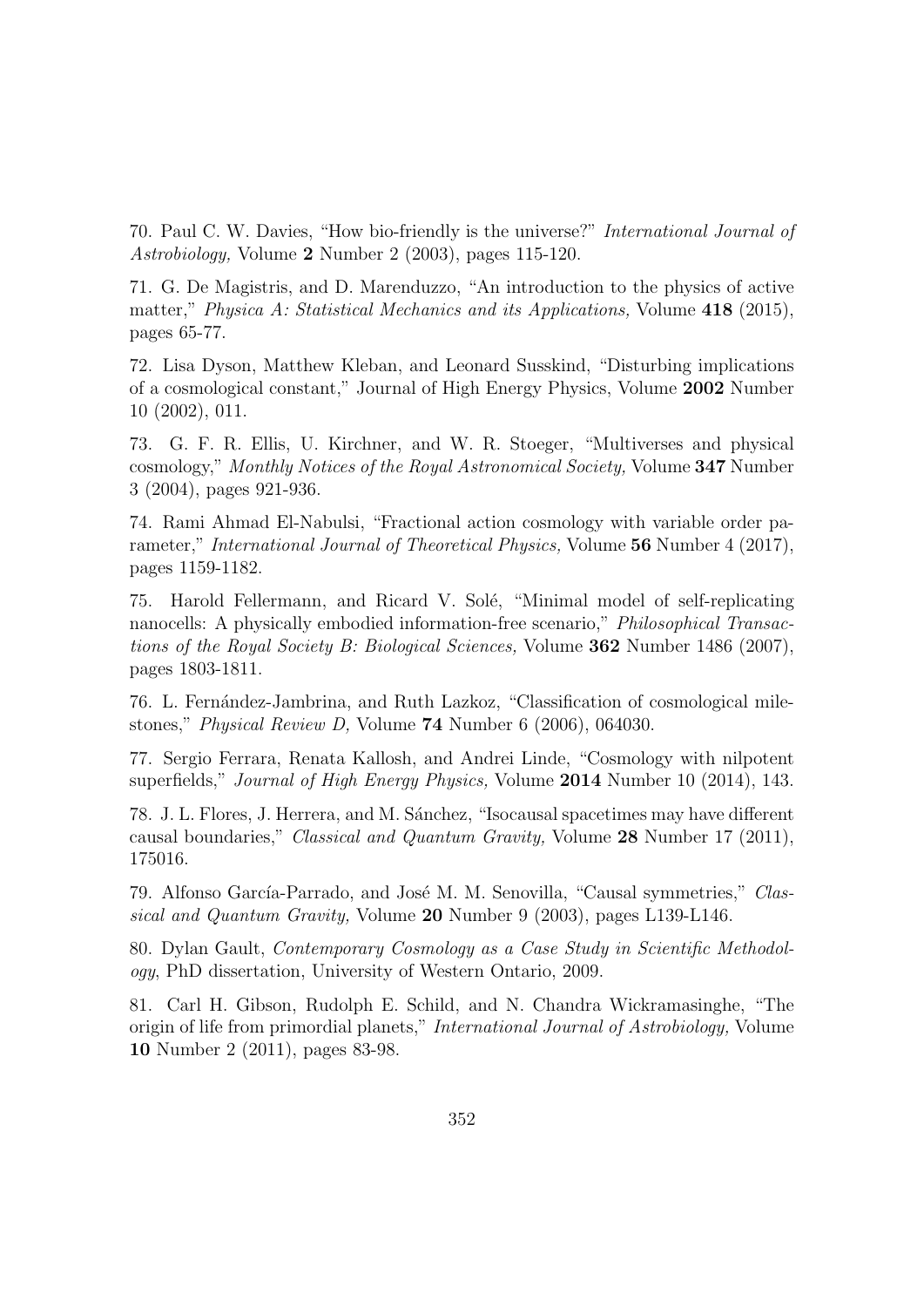82. Henrique Gomes, Sean Gryb, Tim Koslowski, Flavio Mercati and Lee Smolin, "A shape dynamical approach to holographic renormalization," The European Physical Journal C, Volume 75 Number 3 (2005), 1434-6052.

83. Julio A. Gonzalo, Inflationary Cosmology Revisited: An Overview of Contemporary Scientific Cosmology after the Inflationary Proposal, World Scientific, Hackensack NJ, 2005.

84. Vittorio Gorini, Alexander Kamenshchik, Ugo Moschella, and Vincent Pasquier, "Tachyons, scalar fields, and cosmology," Physical Review D, Volume 69 Number 12 (2004), 123512.

85. Nicholas Guttenberg, Matthieu Laneuville, Melissa Ilardo, and Nathanael Aubert-Kato, "Transferable measurements of heredity in models of the origins of life," PloS one, Volume 10 Number 10 (2015), e0140663.

86. S. W. Hawking, I. G. Moss, and J. M. Stewart, "Bubble collisions in the very early universe," *Physical Review D*, Volume 26 Number 10 (1982), pages 2681-2693.

87. Aaron Hernley, Andreas Albrecht, and Tevian Dray, "Toy model studies of tuning and typicality with an eye toward cosmology," Physical Review D, Volume 87 Number 12 (2013), 123515.

88. Mark Hindmarsh, Daniel Litim, and Christoph Rahmede, "Asymptotically safe cosmology," Journal of Cosmology and Astroparticle Physics, Volume 2011 Number 7 (2011), 019.

89. Kerson Huang, Hwee-Boon Low, and Roh-Suan Tung, "Scalar field cosmology: I. Asymptotic freedom and the initial-value problem," Classical and Quantum Gravity, Volume 29 Number 15 (2012), 155014.

90. Zhiqi Huang, "A cosmology forecast toolkit — Cosmolib," Journal of Cosmology and Astroparticle Physics, Volume 2012 Number 6 (2012), 012.

91. Anna Ijjas, Paul J. Steinhardt, and Abraham Loeb, "Scale-free primordial cosmology," Physical Review D, Volume 89 Number 2 (2014), 023525.

92. F. R. Klinkhamer, and G. E. Volovik, "Towards a solution of the cosmological constant problem," JETP Letters, Volume 91 Number 6 (2010), pages 259-265.

93. Helge Kragh, "'The most philosophically important of all the sciences': Karl Popper and physical cosmology," *Perspectives on Science*, Volume 21 Number 3 (2013), pages 325-357.

94. Helge Kragh, "On modern cosmology and its place in science education," Science  $\mathscr$ *Education*, Volume 20 Number 3 (2011), pages 343-357.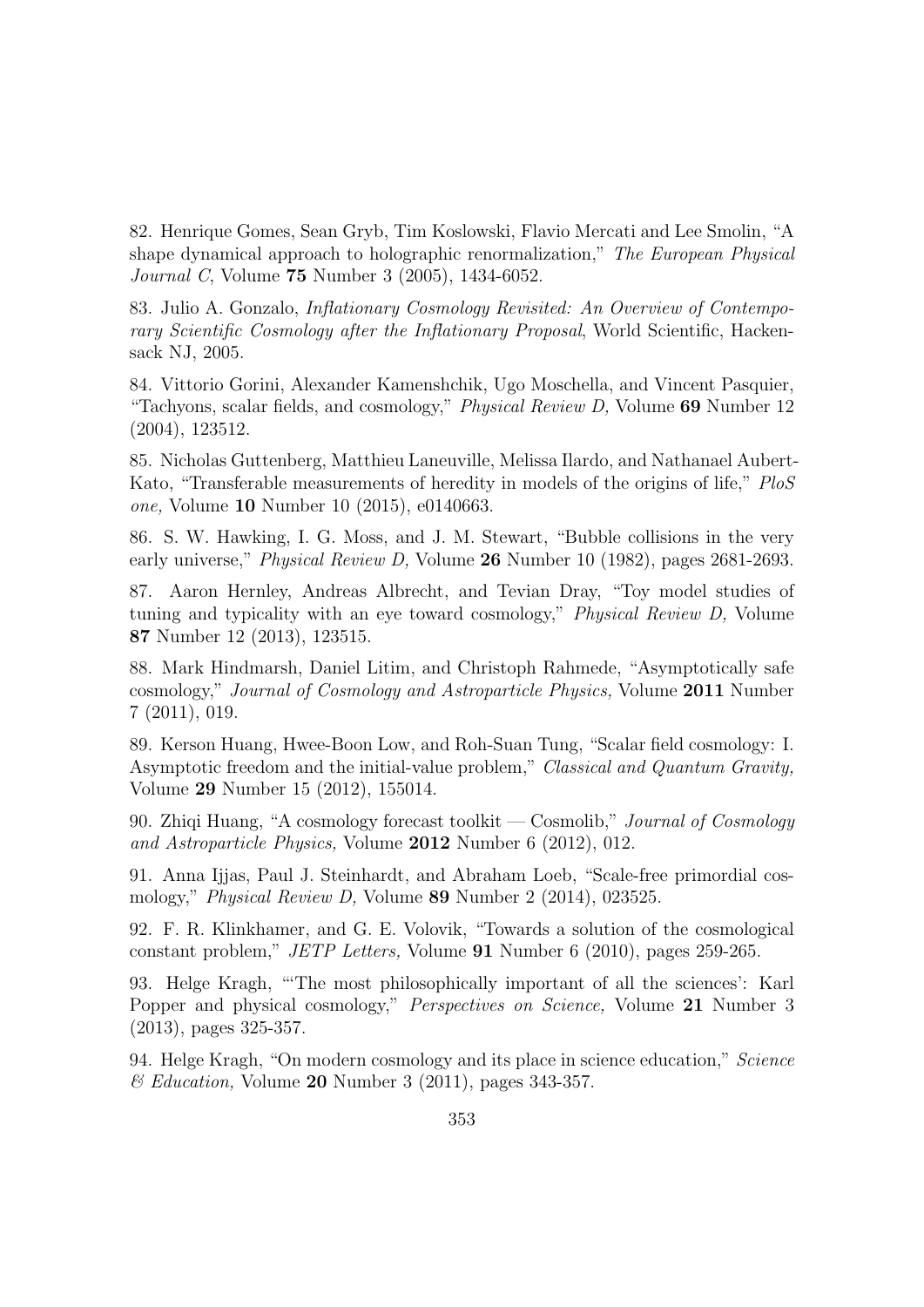95. Helge Kragh, and J. M. Overduin, The Weight of the Vacuum: A Scientific History of Dark Energy, Springer, Heidelberg, 2014.

96. P. Kroupa, "The dark matter crisis: Falsification of the current standard model of cosmology," Publications of the Astronomical Society of Australia, Volume 29 Number 4 (2012), pages 395-433.

97. Benjamin Lillard, Michael Ratz, Tim M. P. Tait, and Sebastian Trojanowski, "The flavor of cosmology," Journal of Cosmology and Astroparticle Physics, Volume 2018 Number 7 (2018), 056.

98. J. A. S. Lima, F. E. Silva, and R. C. Santos, "Accelerating cold dark matter cosmology  $(\Omega \lambda \equiv 0)$ ," *Classical and Quantum Gravity*, Volume 25 Number 20 (2008), 205006.

99. Sylvia J. Lou, and Enrique Peacock-L´opez, "Self-regulation in a minimal model of chemical self-replication," Journal of Biological Physics, Volume 38 Number 2 (2012), pages 349-364.

100. Wentao Ma, Chunwu Yu, Wentao Zhang, Ping Zhou, and Jiming Hu, "Selfreplication: Spelling it out in a chemical background," Theory in Biosciences, Volume 130 Number 2 (2011), pages 119-125.

101. A. B. Mantz, S. W. Allen, R. G. Morris, D. A. Rapetti, D. E. Applegate, P. L. Kelly, A. von der Linden, and R. W. Schmidt, "Cosmology and astrophysics from relaxed galaxy clusters – II. Cosmological constraints," Monthly Notices of the Royal Astronomical Society, Volume 440 Number 3 (2014), pages 2077-2098.

102. Adam B. Mantz, Steven W. Allen, R. Glenn Morris, Robert W. Schmidt, Anja von der Linden, and Ondrej Urban, "Cosmology and astrophysics from relaxed galaxy clusters – I. Sample Selection," Monthly Notices of the Royal Astronomical Society, Volume 449 Number 1 (2015), pages 199-219.

103. M. D. Mkenyeleye, Rituparno Goswami, and Sunil D. Maharaj, "Is cosmic censorship restored in higher dimensions?" Physical Review D, Volume 92 Number 2 (2015), 024041.

104. Giovanni Montani, Primordial Cosmology, World Scientific, New Jersey, 2011.

105. Roger Penrose, "The big bang and its dark-matter content: Whence, whither, and wherefore," Foundations of Physics, Volume 48 Number 10 (2018), pages 1177- 1190.

106. Roger Penrose, "The question of cosmic censorship," Journal of Astrophysics and Astronomy, Volume 20 Number 3 (1999), pages 233-248.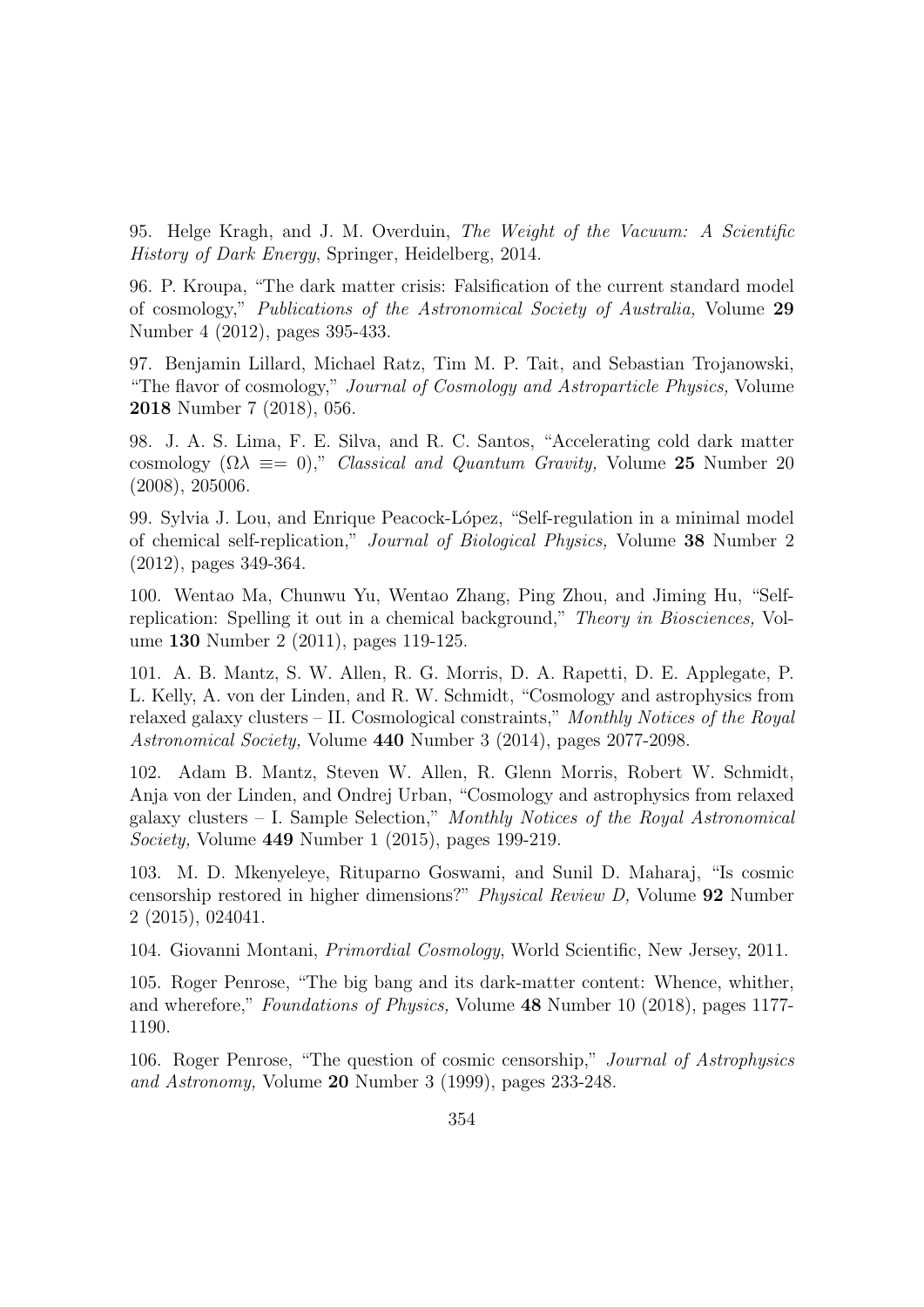107. Jordi Piñero, and Ricard Solé, "Nonequilibrium entropic bounds for Darwinian replicators," Entropy, Volume 20 Number 2 (2018), 98.

108. Levon Pogosian, Alexander Vilenkin, and Max Tegmark, "Anthropic predictions for vacuum energy and neutrino masses," Journal of Cosmology and Astroparticle Physics, Volume 2004 Number 7 (2004), 005.

109. Joel R. Primack, "Precision cosmology," New Astronomy Reviews, Volume 49 Number 2 (2005), pages 25-34.

110. Claudia Quercellini, Luca Amendola, Amedeo Balbi, Paolo Cabella, and Miguel Quartin, "Real-time cosmology," Physics Reports, Volume 521 Number 3 (2012), pages 95-134.

111. Muralidhar Ravuri, "Stable parallel looped systems: A new theoretical framework for the evolution of order," *Evolving Systems*, Volume 3 Number 2 (2012), pages 111-124.

112. S. Robles-P´erez, A. Alonso-Serrano, C. Bastos, and O. Bertolami, "Vacuum decay in an interacting multiverse," Physics Letters B, Volume 759 Number C (2016), pages 328-335.

113. Mary-Jane Rubenstein, Worlds without End: The Many Lives of the Multiverse, Columbia University Press, New York, 2014.

114. St´ephanie Ruphy, "Limits to modeling: Balancing ambition and outcome in astrophysics and cosmology," Simulation & Gaming, Volume  $42$  Number 2 (2011), pages 177-194.

115. J. Sadeghi, M. Khurshudyan, and H. Farahani, "Phenomenological varying modified Chaplygin gas with variable G and  $\Lambda$ : Toy models for our universe," International Journal of Theoretical Physics, Volume 55 Number 1 (2016), pages 81-97.

116. Erwin Schrödinger, What is Life?: The Physical Aspect of the Living Cell, Cambridge University Press, Cambridge, 1944.

117. Yasuhiro Sekino, Stephen Shenker, and Leonard Susskind, "Topological phases of eternal inflation," Physical Review D, Volume 81 Number 12 (2010), 123515.

118. S. L. Shapiro, and S. A. Teukolsky, "Formation of naked singularities: The violation of cosmic censorship," Physical review letters, Volume 66 Number 8 (1991), pages 994-997.

119. Douglas J. Shaw, and John D. Barrow, "Testable solution of the cosmological constant and coincidence problems," Physical Review D, Volume 83 Number 4 (2011), 043518.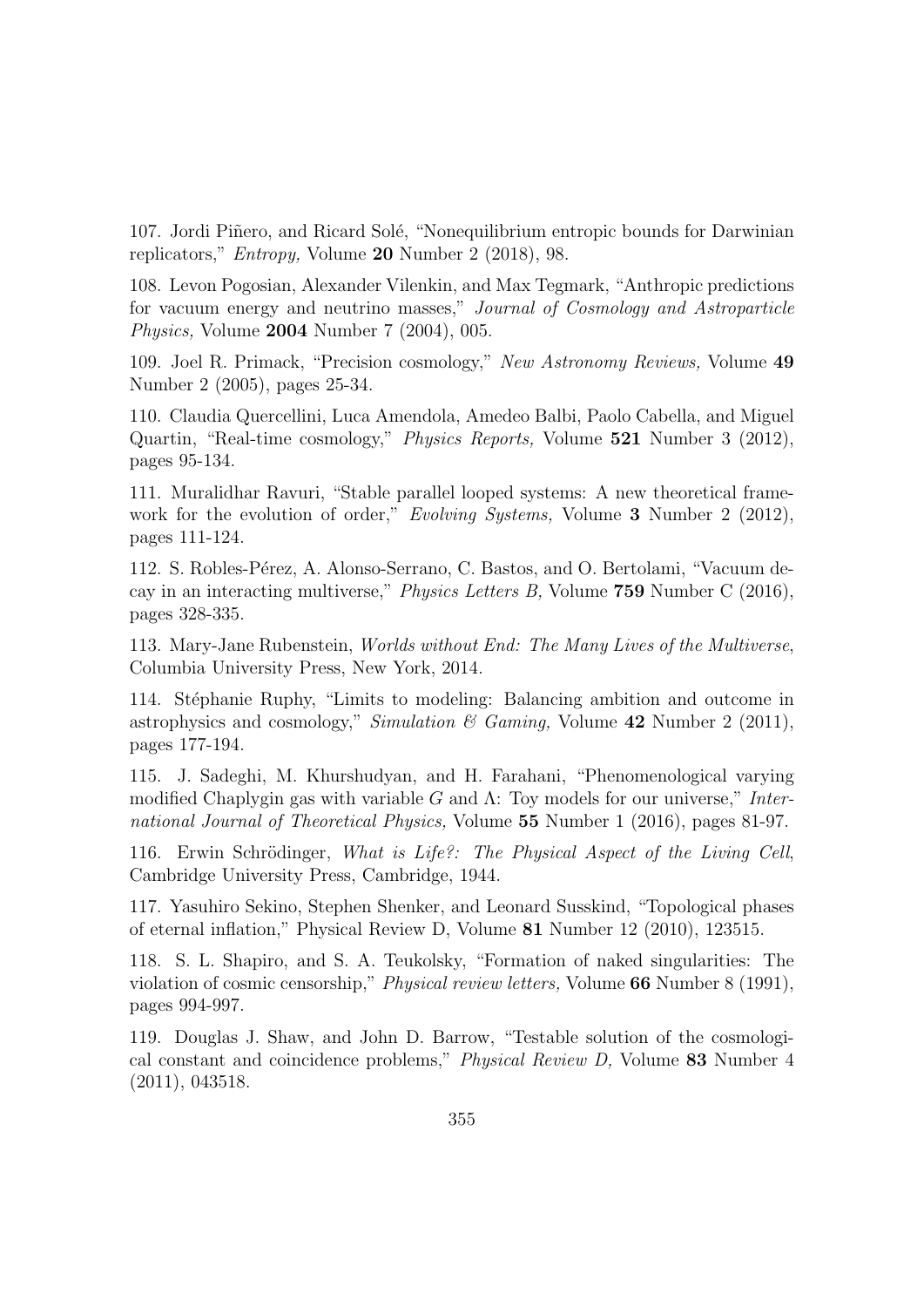120. Andrea De Simone, and Takeshi Kobayashi, "Cosmological aspects of spontaneous baryogenesis," Journal of Cosmology and Astroparticle Physics, Volume 2016 Number 8 (2016), 052.

121. Lee Smolin, "Thermodynamics of quantum spacetime histories," Physical Review D, Volume 96 Number 10 (2017), 104042.

122. Lee Smolin, Time Reborn: From the Crisis in Physics to the Future of the Universe, Houghton Mifflin Harcourt, Boston, 2013.

123. Michael Stich, Josep M. Rib´o, Donna G. Blackmond, and David Hochberg, "Necessary conditions for the emergence of homochirality via autocatalytic selfreplication," The Journal of Chemical Physics, Volume 145 Number 7 (2016), 074111.

124. Max Tegmark, "Consciousness as a state of matter," Chaos, Solitons and Fractals: the interdisciplinary journal of Nonlinear Science, and Nonequilibrium and Complex Phenomena, Volume 76 (2015), pages 238-270.

125. Jesper Tegnér, Hector Zenil, Narsis A. Kiani, Gordon Ball, and David Gómez-Cabrero, "A perspective on bridging scales and design of models using low-dimensional manifolds and data-driven model inference," Philosophical transactions. Series A, Mathematical, physical, and engineering sciences, Volume 374 Number 2080 (2016), 20160144.

126. Michael S. Turner, "Lambda CDM: Much more than we expected, but now less than what we want," Foundations of Physics, Volume 48 Number 10 (2018), pages 1261-1278.

127. Jean-Philippe Uzan, "Varying constants, gravitation and cosmology," Living reviews in relativity, Volume 14 Number 1 (2011), 2.

128. Licia Verde, Emilio Bellini, Cassio Pigozzo, Alan F. Heavens, and Raul Jimenez, "Early cosmology constrained," Journal of Cosmology and Astroparticle Physics, Volume 2017 Number 4 (2017), 023.

129. Winfried Zimdahl, and Diego Pavón, "Scaling cosmology," *General Relativity* and Gravitation, Volume 35 Number 3 (2003), pages 413-422.

### List 3. Suggested additional readings once the examination application is accepted by the university.

These items complement list 2. They are marked as optional, but mastering the concepts in them may give additional chances of success to committed candidates. They could also provide important scientific training for those candidates who have not completed Introduction to Demiurgy.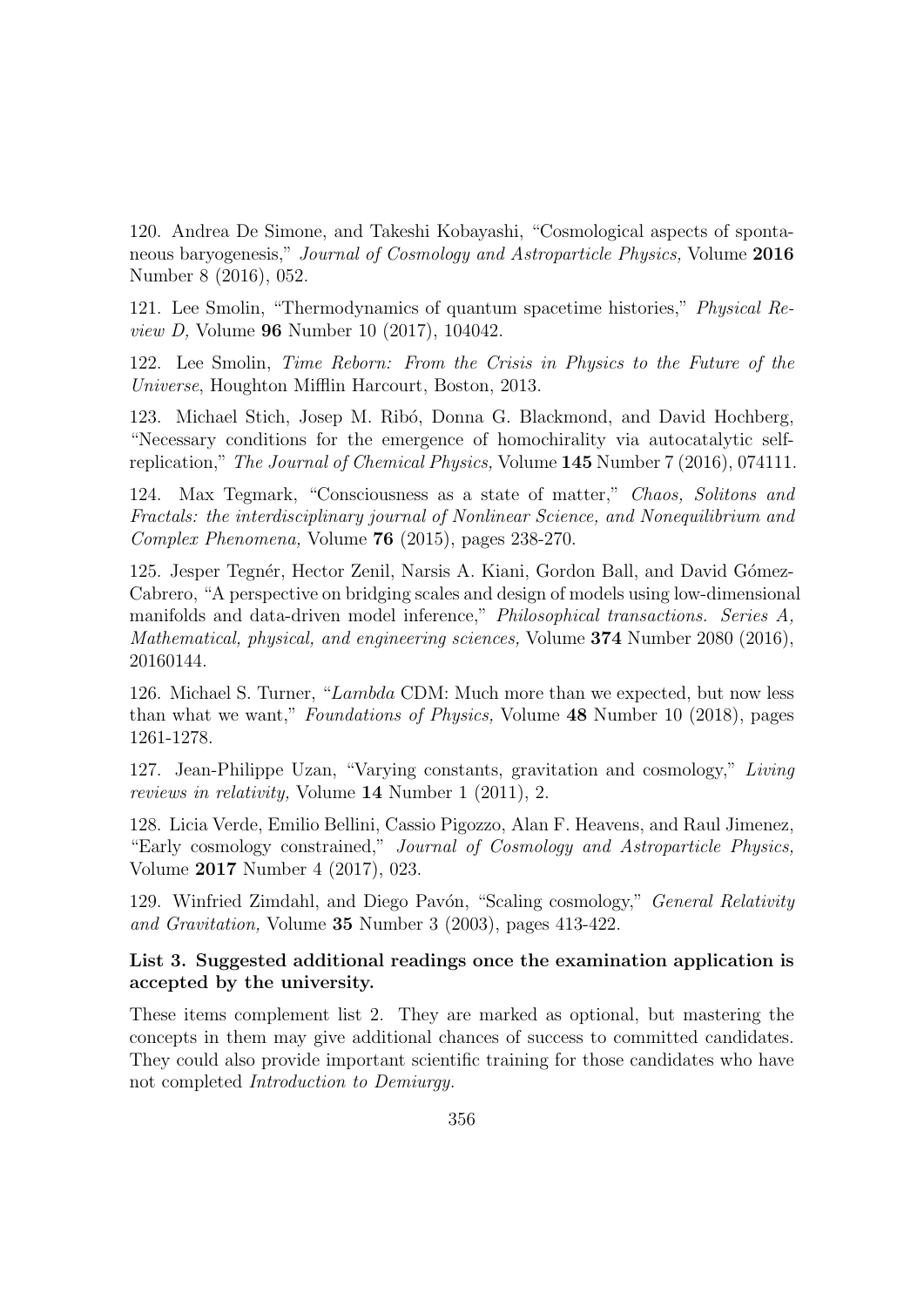130. Fred C. Adams, "Constraints on alternate universes: Stars and habitable planets with different fundamental constants," Journal of Cosmology and Astroparticle Physics, Volume 2016 Number 2 (2016), 042.

131. Feraz Azhar, "Testing typicality in multiverse cosmology," Physical Review D, Volume 91 Number 10 (2015), 103534.

132. Andrés Balaguera-Antolínez, Christian G. Böhmer, and Marek Nowakowski, "Scales set by the cosmological constant," Classical and Quantum Gravity, Volume 23 Number 2 (2006), pages 485-496.

133. Luke A. Barnes, and Geraint F. Lewis, "Producing the deuteron in stars: Anthropic limits on fundamental constants," Journal of Cosmology and Astroparticle Physics, Volume 2017 Number 7 (2017), 036.

134. Raphael Bousso, Dan Mainemer Katz, and Claire Zukowski, "Anthropic origin of the neutrino mass from cooling failure," Physical Review D, Volume 92 Number 2 (2015), 025037.

135. C. L. Carilli, K. M. Menten, J. T. Stocke, E. Perlman, R. Vermeulen, F. Briggs, A. G. de Bruyn, J. Conway, and C. P. Moore, "Astronomical constraints on the cosmic evolution of the fine structure constant and possible quantum dimensions," Physical Review Letters, Volume 85 Number 26 (2000), pages 5511-5514.

136. Christos Charmousis, Elias Kiritsis, and Francesco Nitti, "Holographic selftuning of the cosmological constant," *Journal of High Energy Physics*, Volume 2017 Number 9 (2017), 31.

137. Thibault Damour, "The equivalence principle and the constants of nature," Space Science Reviews, Volume 148 Number 1 (2009), pages 191-199.

138. K. Dimopoulos, and J. W. F. Valle, "Modeling quintessential inflation," Astroparticle Physics, Volume 18 Number 3 (2002), pages 287-306.

139. John F. Donoghue, "The multiverse and particle physics," Annual Review of Nuclear and Particle Science, Volume 66 Number 1 (2016), pages 1-21.

140. M. J. Duff, "How fundamental are fundamental constants?" Contemporary Physics, Volume 56 Number 1 (2015), 35.

141. George F. R. Ellis, "A historical review of how the cosmological constant has fared in general relativity and cosmology," Chaos, Solitons and Fractals, Volume 16 Number 4 (2003), pages 505-512.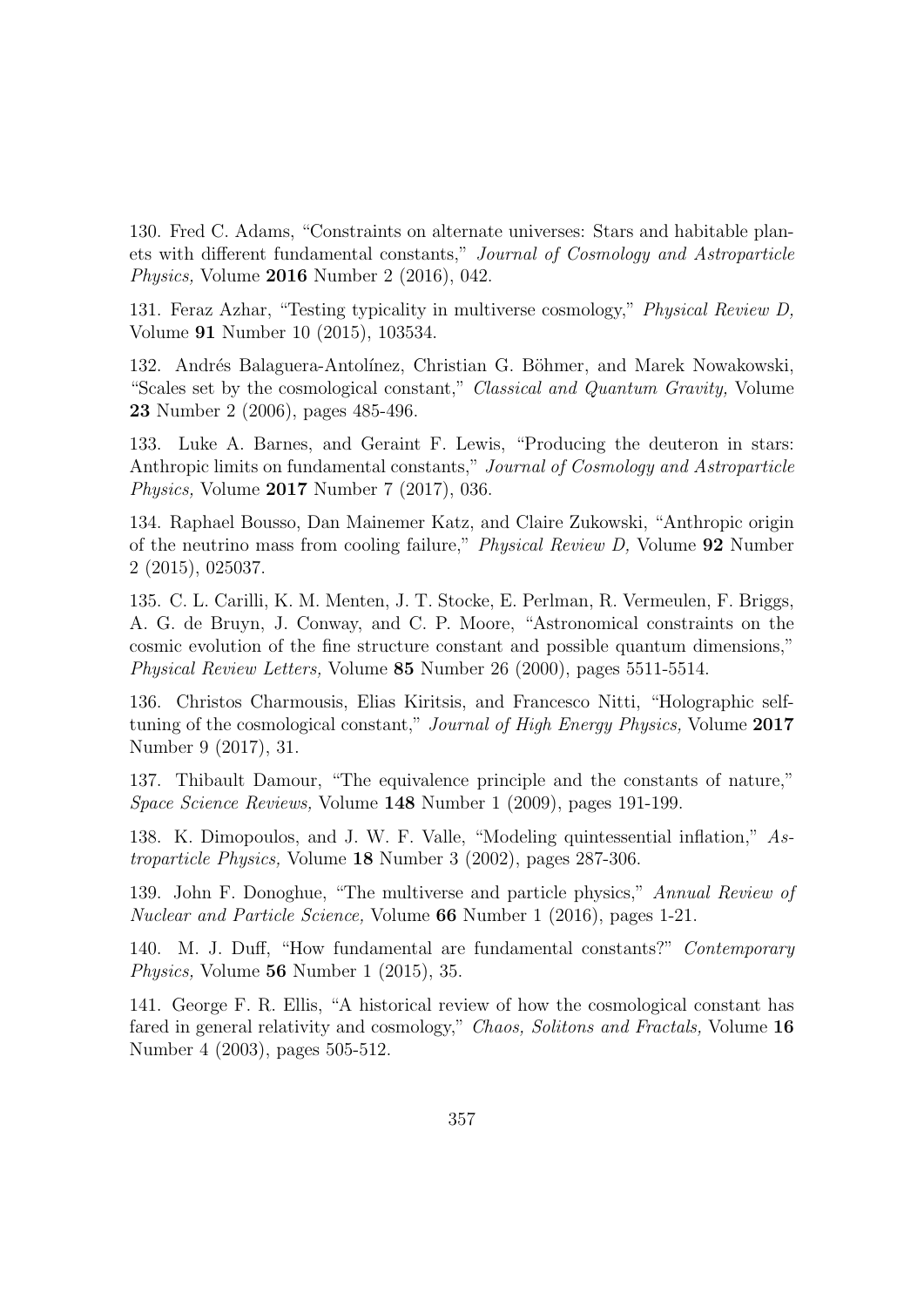142. Paul H. Frampton, Kevin J. Ludwick, and Robert J. Scherrer, "Pseudo-rip: Cosmological models intermediate between the cosmological constant and the Little Rip," Physical Review D, Volume 85 Number 8 (2012), 083001.

143. Gregory J. P. Françoise, L. Naber, and S. T. Tsou, *Encyclopedia of Mathematical* Physics, Elsevier, Boston, 2006.

144. Ben Freivogel, "Making predictions in the multiverse," Classical and Quantum Gravity, Volume 28 Number 20 (2011), 204007.

145. Harald Fritzsch, Joan Sol`a, and Rafael C. Nunes, "Running vacuum in the universe and the time variation of the fundamental constants of nature," The European Physical Journal C, Volume 77 Number 3 (2017), pages 1-16.

146. Yasunori Fujii, "Accelerating universe and the time-dependent fine-structure constant," Proceedings of the International Astronomical Union, Volume 5 Number H15 (2009), 302.

147. Jaume Garriga, and Alexander Vilenkin, "Watchers of the multiverse," Journal of Cosmology and Astroparticle Physics, Volume 2013 Number 5 (2013), 037.

148. Alex Harvey, "The reasonable effectiveness of mathematics in the natural sciences," *General Relativity and Gravitation*, Volume 43 Number 12 (2011), pages 3657-3664.

149. Andrei Linde, "A brief history of the multiverse," Reports on progress in physics. Physical Society (Great Britain), Volume 80 Number 2 (2017), 022001.

150. Andrei Linde, "Sinks in the landscape, Boltzmann brains and the cosmological constant problem," Journal of Cosmology and Astroparticle Physics, Volume 2007 Number 1 (2007), 022.

151. Alister E. McGrath, A Scientific Theology, W. B. Eerdmans Publishing, Grand Rapids, Michigan, 2001.

152. C. J. A. P. Martins, "The status of varying constants: A review of the physics, searches and implications," Reports on progress in physics. Physical Society (Great Britain), Volume 80 Number 12 (2017), 126902.

153. William Hunter McCrea, Martin J. Rees, Steven Weinberg, and The Royal Society, The Constants of Physics: Proceedings of a Royal Society Discussion Meeting Held on 25 and 26 May 1983, The Royal Society, London, 1983.

154. Yasunori Nomura, Nico Salzetta, Fabio Sanches, and Sean J. Weinberg, "Toward a holographic theory for general spacetimes," Physical Review D, Volume 95 Number 8 (2017), 086002.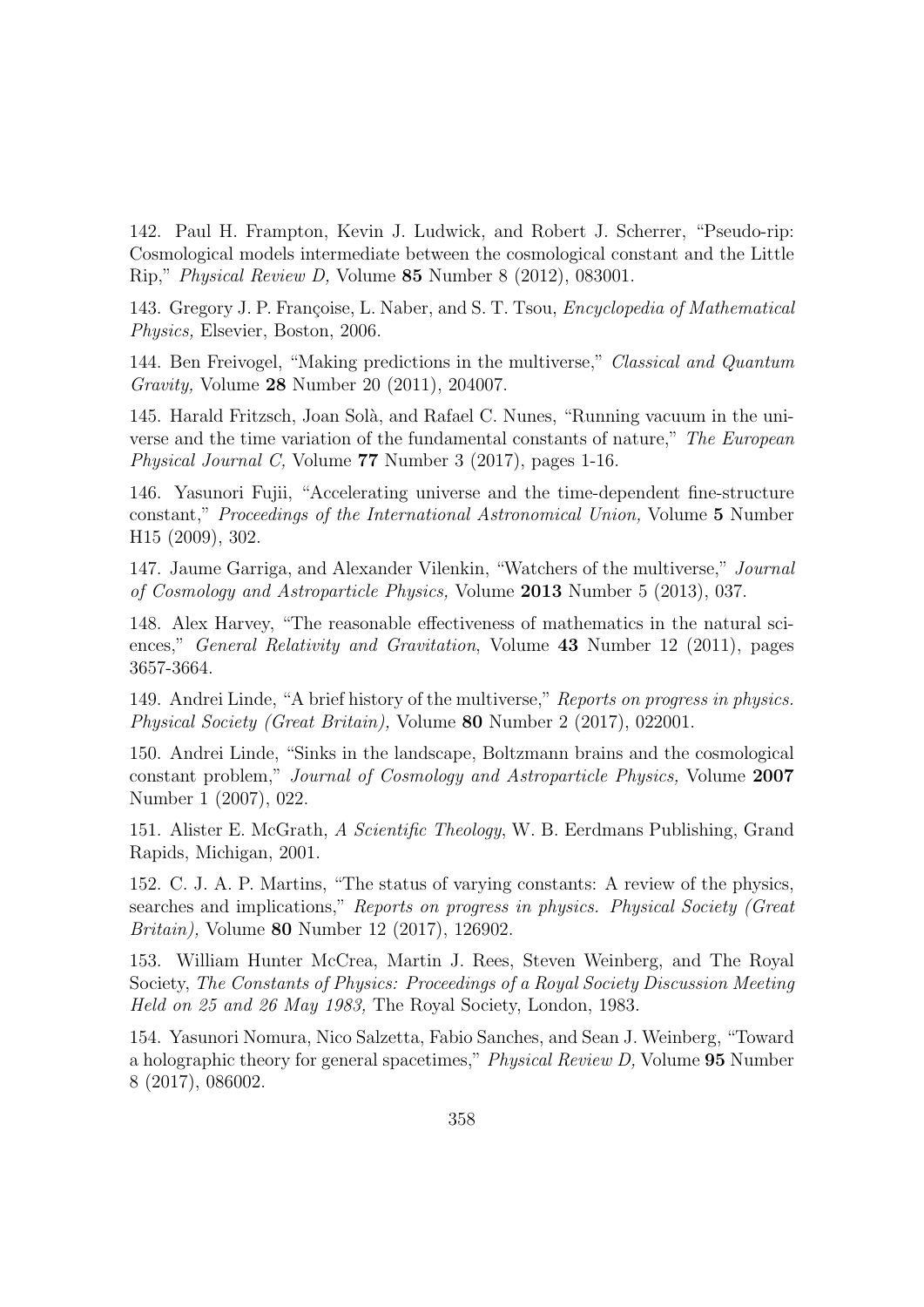155. Ken D. Olum, and Delia Schwartz-Perlov, "Anthropic prediction for a large toy landscape," Journal of Cosmology and Astroparticle Physics, Volume 2007 Number 10 (2007), 010.

156. Roland Omnes, "Wigner's 'Unreasonable effectiveness of Mathematics', revisited," Foundations of Physics, Volume 41 (2011), pages 1729-1739.

157. Yun-Song Piao, "Design of a cyclic multiverse," Physics Letters B, Volume 691 Number 5 (2010), pages 225-229.

158. A. M. M. Pinho, and C. J. A. P. Martins, "Updated constraints on spatial variations of the fine-structure constant," Physics Letters B, Volume 756 Number C (2016), 125.

159. Cristina Puzzarini, "Astronomical complex organic molecules: quantum chemistry meets rotational spectroscopy," International Journal of Quantum Chemistry, Volume 117 Number 2 (2017), pages 129-138.

160. Salvador J. Robles-Pérez, "Observational consequences of an interacting multiverse," Universe, Volume 3 Number 2 (2017), 49.

161. Jason Scott Nicholson, "A perspective on Wigner's 'Unreasonable effectiveness of mathematics'," Notices of the American Mathematical Society, Volume 59 Number 1 (2012), 38.

162. Joseph D. Sneed, The Logical Structure of Mathematical Physics. 2nd, revised edition, vol. 35, D. Reidel, Dordrecht, 1979.

163. Yu-ichi Takamizu, and Kei-ichi Maeda, "Bubble universes with different gravitational constants," Physical Review D, Volume 92 Number 2 (2015), 023514.

164. Max Tegmark, Anthony Aguirre, Martin J. Rees, and Frank Wilczek, "Dimensionless constants, cosmology, and other dark matters," *Physical Review D*, Volume 73 Number 2 (2006), 023505.

165. Rodger I. Thompson, "Constraints on quintessence and new physics from fundamental constants: Constraints from fundamental constants," Monthly Notices of the Royal Astronomical Society: Letters, Volume 422 Number 1 (2012), pages L67-L71.

166. Pedro T. P. Viana, and Andrew R. Liddle, "Perturbation evolution in cosmologies with a decaying cosmological constant," Physical Review D, Volume 57 Number 2 (1998), pages 674-684.

167. Paul S. Wesson, "Constants and cosmology: The nature and origin of fundamental constants in astrophysics and particle physics," Space Science Reviews, Volume 59 Number 3-4 (1992), pages 365–406.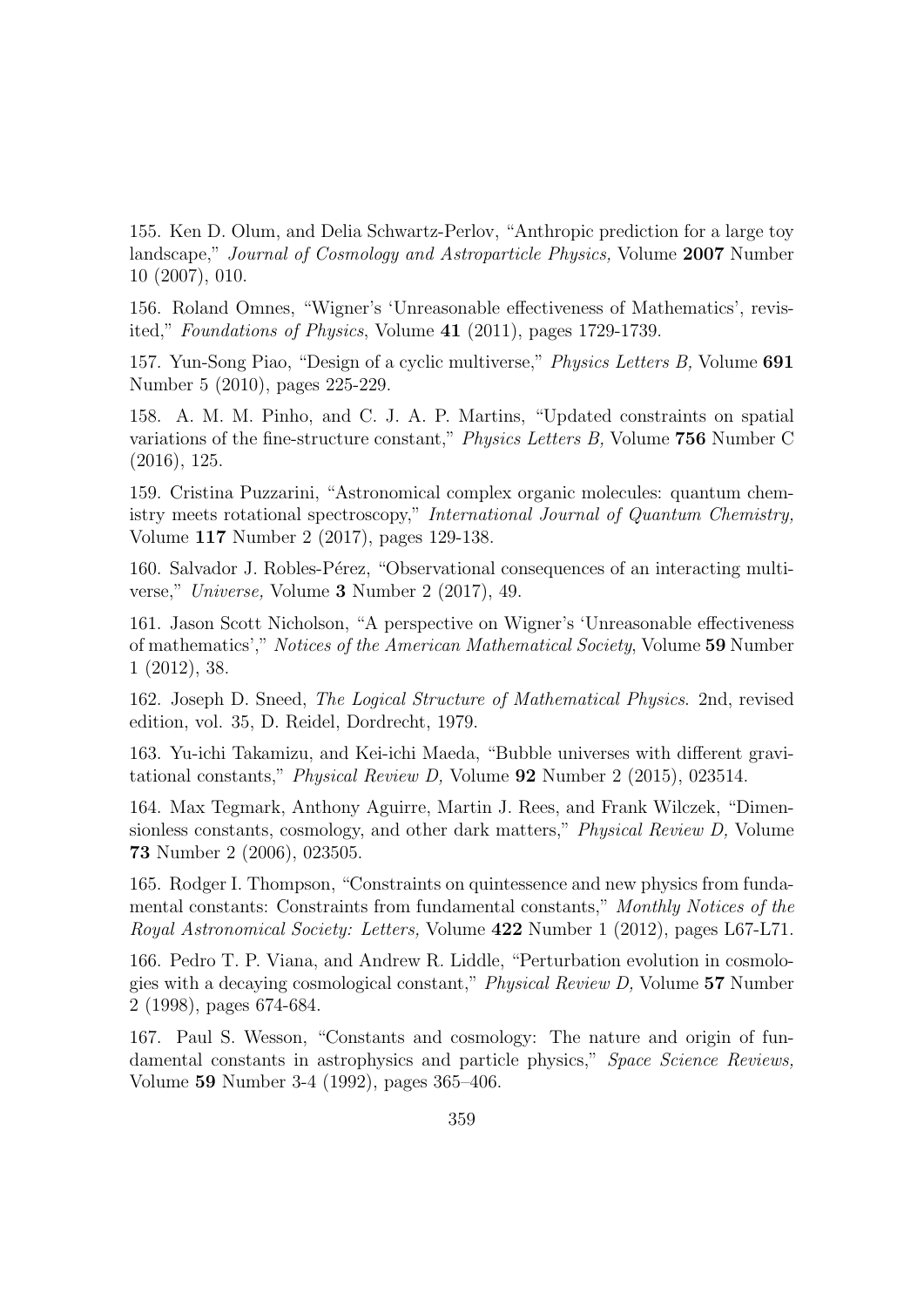168. Eugene P. Wigner, "The unreasonable effectiveness of mathematics in the natural sciences. Richard Courant Lecture in Mathematical Sciences delivered at New York University, May 11, 1959," *Communications on Pure and Applied Mathematics*, Volume 13 Number 1 (1960), pages 1-14.

169. Frank Wilczek, "Wigner and the 'gift' of mathematics," Physics Today, Volume 61 Number 2 (2008), 10.

170. R. J. P. Williams, and J. J. R. Fraústo da Silva, *The Chemistry of Evolution*: The Development of Our Ecosystem, Elsevier, Amsterdam, 2006.

#### List 4. Suggested additional readings for successful candidates.

These readings cover the topics to be expanded in the first two exercises of the course. They are provided here as guidance only, as the list may vary depending on the need of the student cohort. Training demiurges who have successfully completed the examination in their seventh attempt will be required to undertake additional readings and meet the training panel before actually enrolling.

171. Rowena Ball, and John Brindley, "Toy trains, loaded dice and the origin of life: Dimerization on mineral surfaces under periodic drive with Gaussian inputs," Royal Society open science, Volume 4 Number 11 (2017), 170141.

172. John D. Barrow, "Cosmology: A matter of all and nothing," Astronomy  $\mathcal C$ Geophysics, Volume 43 Number 4 (2002), pages 8-15.

173. John D. Barrow, and Christos G. Tsagas, "On the stability of static ghost cosmologies," Classical and Quantum Gravity, Volume 26 Number 19 (2009), 195003.

174. Sean M. Carroll, The Particle at the End of the Universe: How the Hunt for the Higgs Boson Leads Us to the Edge of a New World, Dutton New York, 2012.

175. Andrea De Simone, Alan H. Guth, Andrei Linde, Mahdiyar Noorbala, Michael P. Salem, and Alexander Vilenkin, "Boltzmann brains and the scale-factor cutoff measure of the multiverse," *Physical Review D*, Volume 82 Number 6 (2010), 063520.

176. Lisa Dyson, James Lindesay, and Leonard Susskind, "Is there really a de Sitter/CFT duality," Journal of High Energy Physics, Volume 2002 Number 8 (2002), 045.

177. John L. Friedman, "Evading the cosmic censor," Nature, Volume 351 Number 6324 (1991), pages 269-270.

178. David J. E. Marsh, "Axion cosmology," Physics Reports, Volume 643 (2016), pages 1-79.